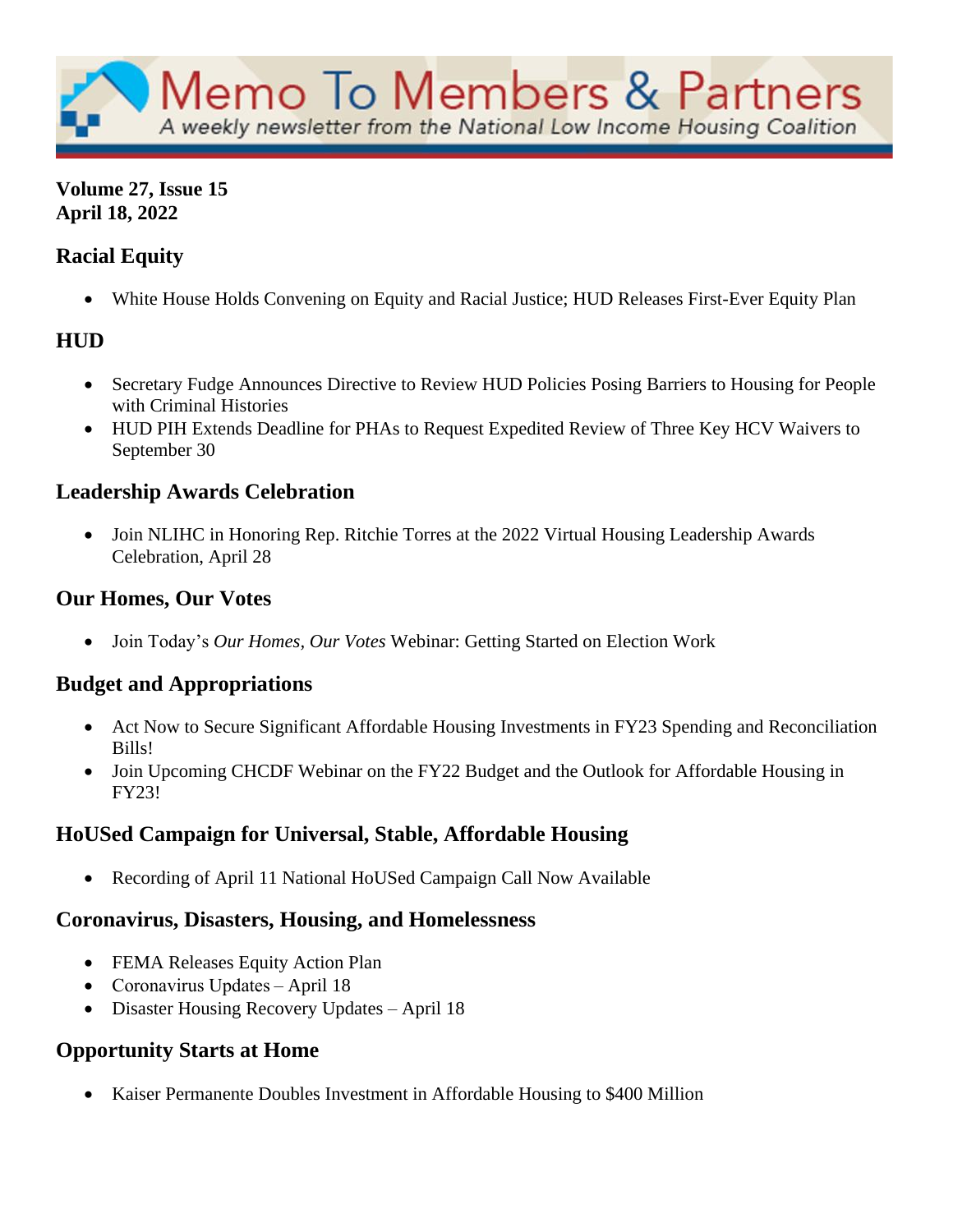## **Fair Housing**

• Four Days Left to Sign on to PIF Letter Urging Reform of Public Charge Rule

# **Research**

- NLIHC to Release *The Gap: A Shortage of Affordable Homes* on April 21
- Gentrifying Opportunity Zones Are More Likely than Non-Gentrifying Opportunity Zones to Receive Investments

## **Fact of the Week**

• Just 55% of Renters Voted in 2020 National Election Compared to 71% of Homeowners

# **From the Field**

• St. Petersburg's City Council Votes to Allocate Unprecedented 76% of "American Rescue Plan Act" Funding to Housing

# **NLIHC Careers**

- NLIHC Seeks Chief Operating Officer
- NLIHC Seeks Manager/Director of Field Organizing

# **NLIHC in the News**

• NLIHC in the News for the Week of April 10

# **NLIHC News**

• Where to Find Us – April 18, 2022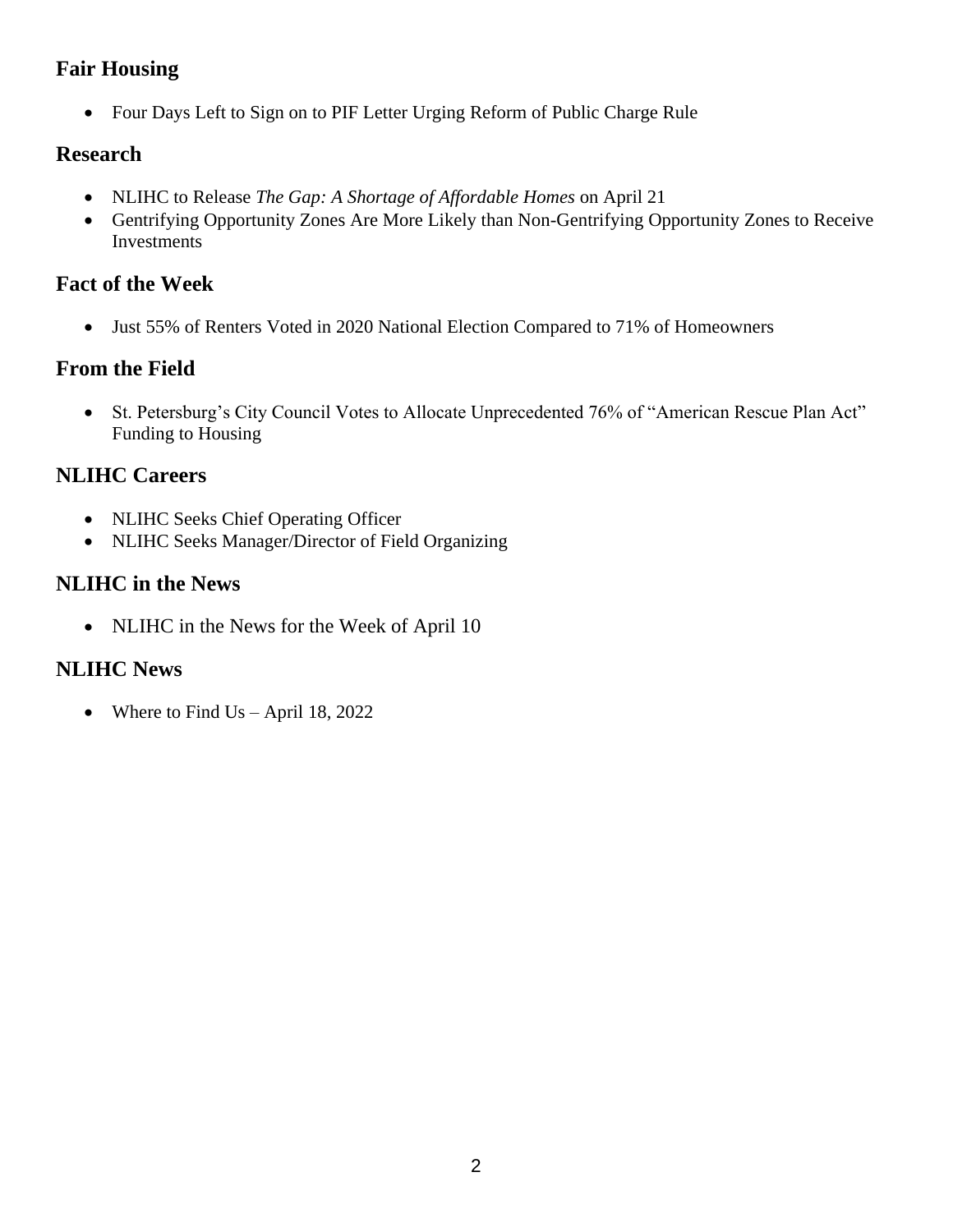# **Racial Equity**

### **White House Holds Convening on Equity and Racial Justice; HUD Releases First-Ever Equity Plan**

The White House held a virtual convening on April 14 to announce the release of its racial justice and equity plan. More than 90 federal agencies – including all cabinet-level agencies – also released their first-ever Equity Action Plans, as called for by President Biden's historic January 2021 [Executive Order on Advancing Racial](https://www.whitehouse.gov/briefing-room/presidential-actions/2021/01/20/executive-order-advancing-racial-equity-and-support-for-underserved-communities-through-the-federal-government/)  [Equity and Support for Underserved Communities Through the Federal Government.](https://www.whitehouse.gov/briefing-room/presidential-actions/2021/01/20/executive-order-advancing-racial-equity-and-support-for-underserved-communities-through-the-federal-government/)

On his first day in office, President Biden signed the Executive Order, which directs the federal government to advance an ambitious equity and racial justice agenda that matches the scale of the challenges and opportunities before us. Ambassador Susan Rice (Director of the Domestic Policy Council), Shalanda Young (Director of the Office of Management and Budget), and other members of President Biden's cabinet – including HUD Secretary Marcia L. Fudge – have developed concrete strategies and articulated clear commitments in plans being released by agencies to address the systemic barriers in policies and programs that hold too many people in underserved communities back from prosperity, dignity, and equality.

In response to the President's directive, HUD began formulating a department-wide plan, which included actions to reduce the racial homeownership gap and center equity in the delivery of services to people experiencing homelessness. HUD's Equity Action Plan emphasizes the ways homelessness is experienced in cities, suburbs, rural areas, and tribal lands; across races and ethnicities; by families and individuals, young and old; and among male, female, transgender, and gender non-conforming people. Even within homeless populations, some groups are less likely to have safe access to homeless shelters, and some are likely to experience homelessness for more extended periods.

"Equity is central to HUD's founding principles and the daily work we do as a department," said Secretary Fudge. "We are excited to take this opportunity to join the rest of the federal government in emphasizing our commitment to making equity a leading compass within this administration."

Another equity action plan was released by the U.S. Interagency Council on Homelessness (USICH). The plan focuses on four values – racial equity, Housing First, decriminalization, and inclusion – and identifies several actions that will be undertaken by USICH in pursuit of racial equity, including (1) centering racial equity in its upcoming Federal Strategic Plan to Prevent and End Homelessness, (2) engaging Tribal nations and reestablishing the Interagency Working Group on Native American Homelessness, and (3) assessing internal USICH policies and employees' views of racial equity within the organization.

The U.S. Department of Agriculture (USDA) also released an equity action plan, which establishes an Equity Commission within USDA that will conduct a review and provide recommendations to the Secretary "for how the Department can take action to advance equity."

The equity action plans released by HUD and other agencies (see related article in this *Memo* about FEMA's plan) will expand federal investments in and support for communities and groups that have been locked out of opportunities for too long, including communities of color, Tribal communities, rural communities, LGBTQI+ communities, disability communities, communities of faith, women and girls, and communities impacted by persistent poverty. Officials stated that President Biden's agenda is not a "one-year project" but "an important step forward" in line with a "generational commitment."

A video of the convening can be found at:<https://tinyurl.com/bdew9mu4>

Read the complete White House Equity Plans at: [www.whitehouse.gov/equity](http://www.whitehouse.gov/equity)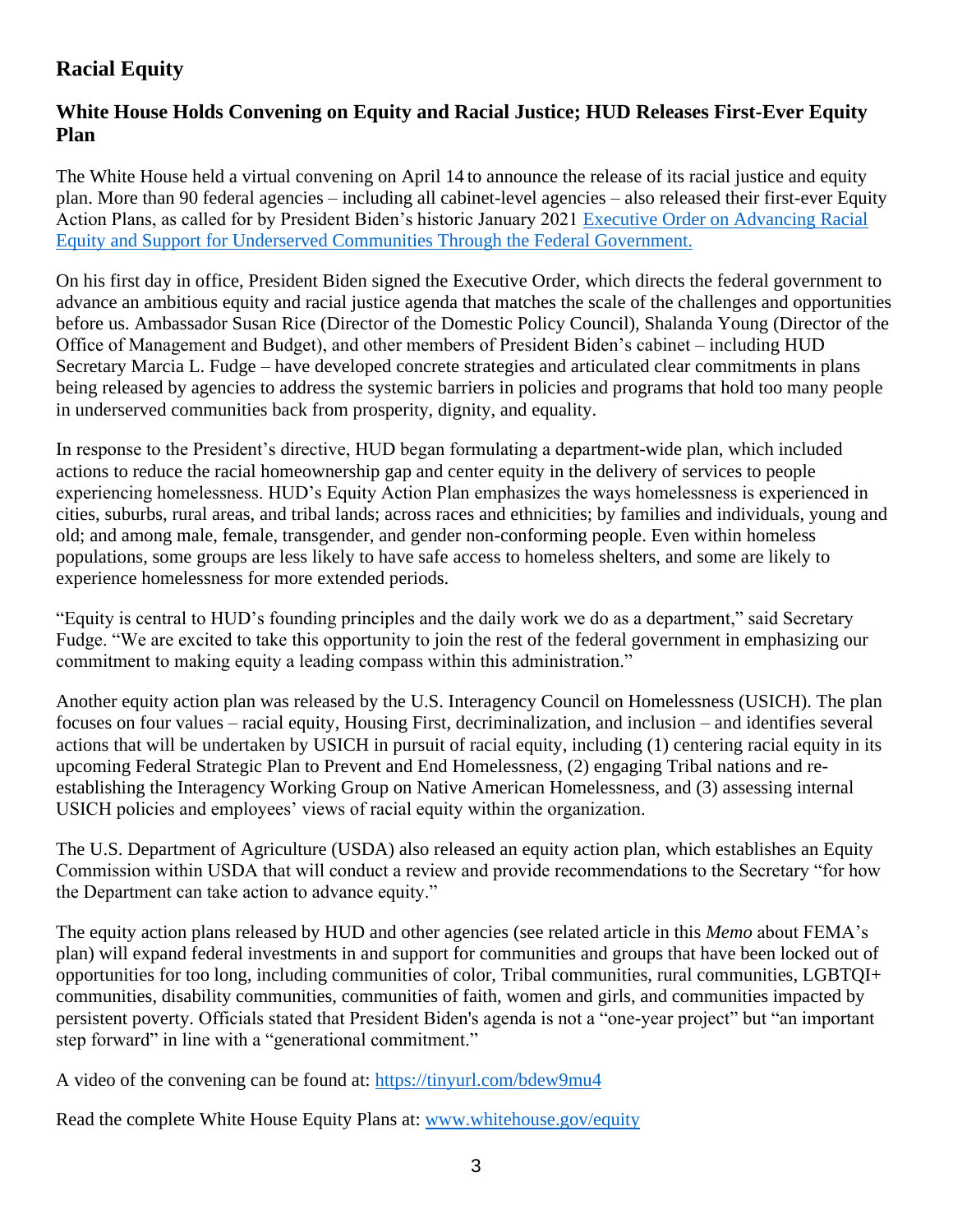Learn more about HUD's Equity Action Plan at:<https://www.hud.gov/equity>

Read the full USICH Equity Action Plan here:<https://bit.ly/3rOAjq7>

See the full USDA Equity Action Plan here:<https://bit.ly/3JD5KcZ>

# **HUD**

## **Secretary Fudge Announces Directive to Review HUD Policies Posing Barriers to Housing for People with Criminal Histories**

HUD Secretary Marcia L. Fudge issued a [directive](https://www.hud.gov/sites/dfiles/Main/documents/Memo_on_Criminal_Records.pdf) on April 12 instructing the agency to review and identify internal policies and procedures that may increase barriers to housing access for people impacted by the criminal-legal system. Within the next six months, agency staff must review existing HUD guidance, regulations, and sub-regulatory documents and suggest needed changes to ensure increased access to federally assisted housing for those with conviction records.

"As we seek to implement an equity agenda, it is incumbent upon all of us to ensure that, to the full extent permitted by law, we are administering HUD programs in an inclusive way and that we are requiring and encouraging our program partners to be similarly inclusive," said Secretary Fudge. "By ensuring that our regulatory language and guidance documents about when and how criminal records may and should be used – or not used – to select or terminate tenants are as inclusive as possible, we are informing our funding recipients about best practices for complying with all relevant laws, including civil rights laws, and ensuring a more equitable future for the beneficiaries of HUD programs."

A criminal record poses a significant barrier to obtaining safe, stable housing and places impacted individuals at increased risk of housing instability, homelessness, and ultimately recidivism. There are relatively few federal admissions prohibitions for assisted housing, giving Public Housing Authorities (PHAs) and owners of federally assisted housing broad discretion when evaluating prospective tenants.

HUD also released [a new webpage](https://nam04.safelinks.protection.outlook.com/?url=https%3A%2F%2Fhudexchange.us5.list-manage.com%2Ftrack%2Fclick%3Fu%3D87d7c8afc03ba69ee70d865b9%26id%3D3c6041d5a2%26e%3D7807d49d71&data=04%7C01%7C%7C6071bfab3a7a4dc4d2ab08da1e4d268f%7Cd9ab7747cd104372b0b3229c61592adf%7C0%7C0%7C637855613960121921%7CUnknown%7CTWFpbGZsb3d8eyJWIjoiMC4wLjAwMDAiLCJQIjoiV2luMzIiLCJBTiI6Ik1haWwiLCJXVCI6Mn0%3D%7C3000&sdata=Gk%2FEuELob0aaJ4%2FePbDnzZkvYgjIGnYa7nCGZLlmDww%3D&reserved=0) with resources to help Continuums of Care (CoCs) – regional entities responsible for coordinating homelessness services – collaborate with legal system partners to increase access to affordable housing for people exiting incarceration.

Read the directive [here.](https://www.hud.gov/sites/dfiles/Main/documents/Memo_on_Criminal_Records.pdf)

## **HUD PIH Extends Deadline for PHAs to Request Expedited Review of Three Key HCV Waivers to September 30**

HUD's Office of Public and Indian Housing (PIH) posted [Notice PIH 2022-09](https://www.hud.gov/sites/dfiles/PIH/documents/PIH2022-09.pdf) on April 11, extending to September 30 the deadline for public housing agencies (PHAs) to request expedited PIH review of three key Housing Choice Voucher (HCV) regulatory waivers. These waivers were originally allowed in Notice PIH [2021-14](https://www.hud.gov/sites/dfiles/PIH/documents/PIH2021-14.pdf) and [Notice PIH 2022-04](https://www.hud.gov/sites/dfiles/PIH/documents/PIH2022-04.pdf) (see *Memo,* [12/20/21](https://nlihc.org/resource/hud-pih-notice-describes-expedited-waivers-public-housing-and-vouchers) and [3/7\)](https://nlihc.org/resource/hud-pih-extends-deadline-phas-seek-expedited-waivers-public-housing-and-vouchers-april-1) as authorized by the "CARES Act" (see *Memo*, [5/10/21\)](https://nlihc.org/resource/hud-pih-issues-new-and-updated-waivers-and-alternative-requirements-multiple-housing). Notice PIH 2022-09 includes the same HCV provisions as previous Notices allowing PHAs to provide higher HCV payment standards and allow households more time to search for a home to lease with a new voucher. Notice PIH 2022-09 differs from the two previous Notices by giving examples of the reasons for which a PHA might seek an expedited waiver and the methods for certifying that there is good cause to increase the payment standard.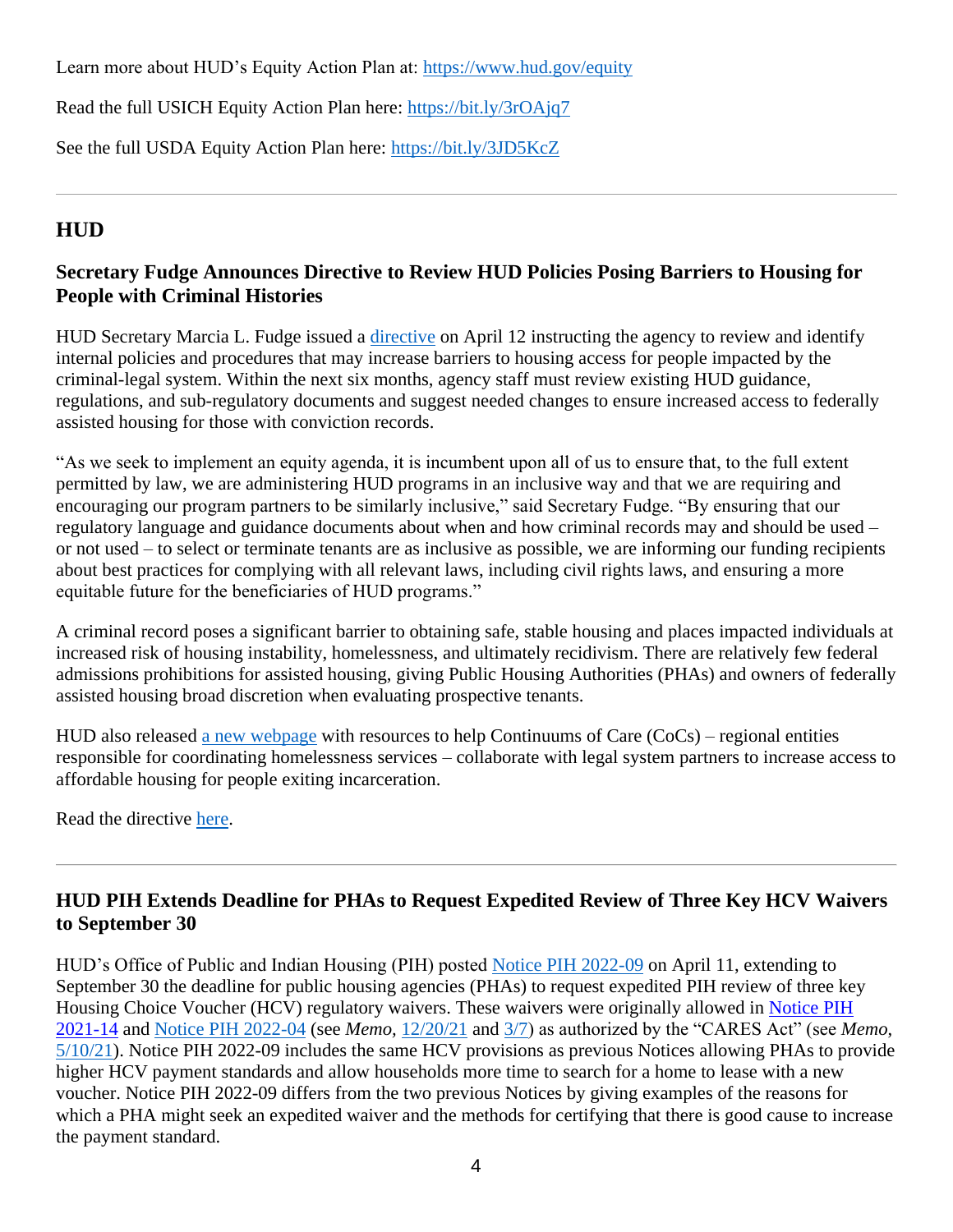The three HCV expedited waivers are as follows:

- PHAs may grant households one or more extensions of the initial voucher term (the time available to a household with a new voucher to lease a unit, which is generally 60 days.)
- PHAs may adopt a payment standard above the usual maximum of 110% of the Fair Market Rent (FMR) up to 120% of FMR. If PIH approves, this payment standard will only apply to fiscal year (FY) 2022 FMRs and must revert to the basic range (between 90% and 110% of FMR) for FY23. PHAs may also seek approval to establish an alternative payment standard up to 120% of the Small Area FMR (SAFMR) for a ZIP code.
- PHAs may increase a household's voucher payment standard at any time, rather than waiting for the household's next regular income reexamination.

The amount of the HCV subsidy for a household is capped at a "payment standard" set by a PHA and must be between 90% and 110% of the FMR (that is, the rent in a given metropolitan area for a modest apartment). HUD sets FMRs annually. Normally, a PHA may request HUD Field Office approval of an "exception payment standard" up to 120% of the FMR for a designated part of an FMR area. In addition, an exception payment greater than 120% of the FMR can be requested but must be approved by the PIH Assistant Secretary. In either case, a PHA must demonstrate that the exception payment is necessary to help households find homes outside areas of high poverty or because households have trouble finding homes within the 60 days allowed for identifying a landlord who will accept a voucher. Notice PIH 2022-09 can hasten this process.

SAFMRs reflect rents for U.S. Postal ZIP Codes, while traditional FMRs reflect single rent standards for entire metropolitan regions. SAFMRs are meant to provide voucher payment standards that are more closely aligned with neighborhood-scale rental markets, resulting in relatively higher subsidies in neighborhoods with higher rents and greater opportunities, and lower subsidies in neighborhoods with lower rents and concentrations of voucher holders.

Section 4 of Notice PIH 2022-09 states a PHA must explain why a waiver is needed, the negative effect on voucher applicants if a waiver is not allowed, and how long the PHA expects the waiver to be needed. The waiver duration should be limited to the time necessary for a PHA to resume normal operations but may not extend beyond December 31, 2022.

If a PHA seeks to establish a payment standard from 111% to 120% of the FMR, the PHA must certify that it satisfies one of three "good cause" conditions:

- 1. HUD has identified the PHA's FMR area as one with significant rental market fluctuations. An attachment to the Notice lists 227 such areas.
- 2. A PHA has a voucher utilization rate of less than 98% for the current year-to-date or saw a more than 5% reduction in the utilization rate between 2019 and 2021. ("Utilization rate" refers to the greater of HCV unitmonths leased divided by unit-months available, or the total Housing Assistance Payment (HAP) spent divided by a PHA's HCV budget authority.)
- 3. Fewer than 85% of the vouchers issued by a PHA have been leased over the last six months.

Read Notice PIH 2022-09 at:<https://bit.ly/3jEYmDm>

Read more about Housing Choice Vouchers on [page 4-1](https://nlihc.org/sites/default/files/2022-03/2022AG_4-01_Housing-Choice-Vouchers.pdf) of NLIHC's *2022 Advocates' Guide*.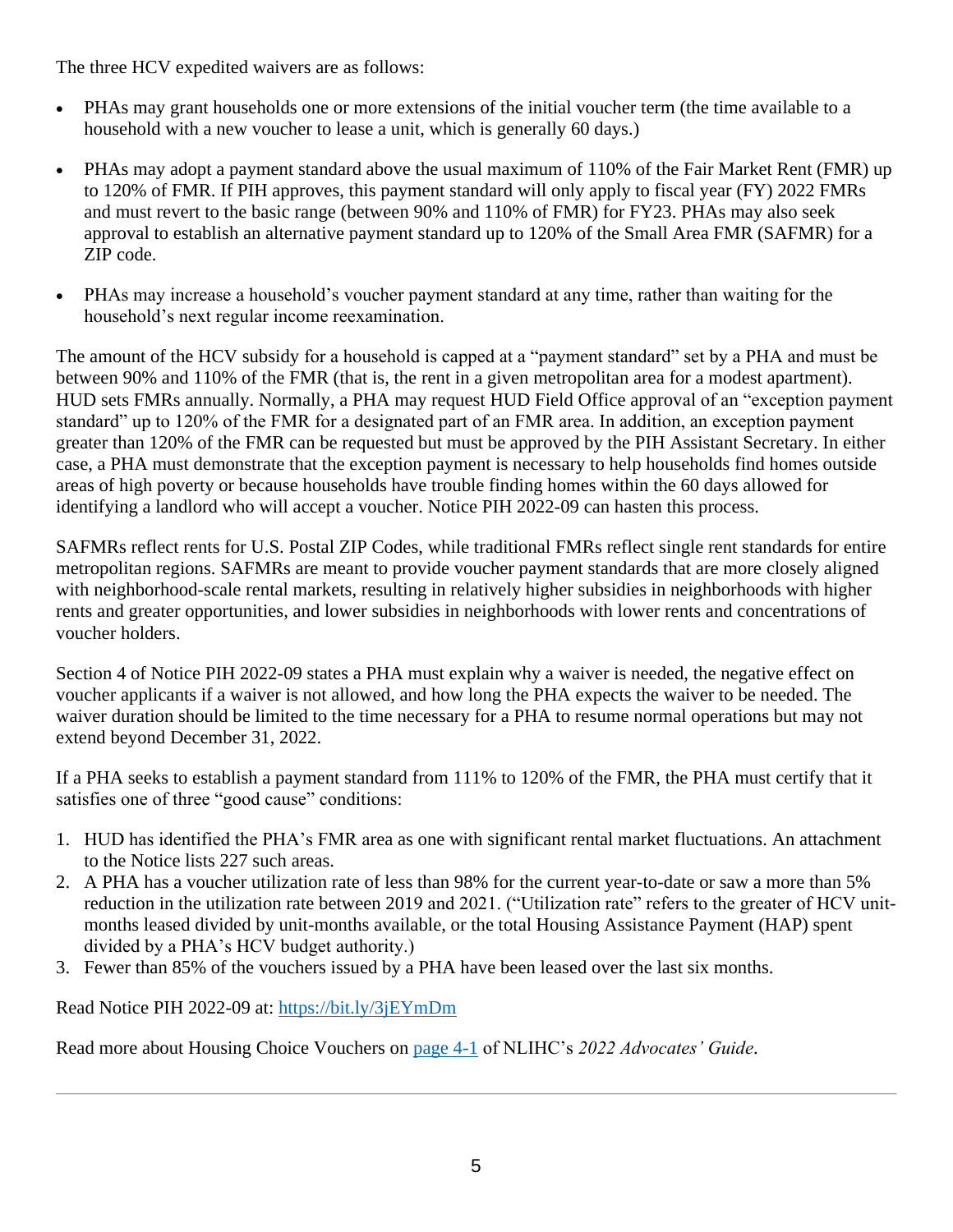## **Leadership Awards Celebration**

### **Join NLIHC in Honoring Rep. Ritchie Torres at the 2022 Virtual Housing Leadership Awards Celebration, April 28**

NLIHC will honor **Representative Ritchie Torres (D-NY)** at our 40<sup>th</sup> Annual Housing Leadership Awards [Celebration,](https://bit.ly/LEADERS22) which will be held virtually on Thursday, April 28, at  $\overline{4 \text{ pm ET}}$ . Representative Torres will receive the Sheila Crowley Housing Justice Award for his outstanding leadership in elevating the need for historic affordable housing investments for people with the lowest incomes in 2021. This award is named after former NLIHC President and CEO Sheila Crowley, who led NLIHC for more than 17 years. Other honorees will be **Ann O'Hara** and the **Congressional Progressive Caucus**. Register to attend [here.](https://bit.ly/LEADERS22) Donate to NLIHC as an [individual](https://bit.ly/LEADERS22) or as an [organization](https://bit.ly/LEADERS22) in recognition of these exceptional leaders.



**Representative Ritchie Torres (D-NY)**

Born, raised, and still residing in the South Bronx, Congressman Torres grew up in public housing. At just 25 years old, he was elected to serve as a City Council member in 2013, making him New York City's youngest elected official and the first openly LGBTQ person elected to office in the Bronx. As a Council member, Congressman Torres worked tirelessly to improve, protect, and expand New York's affordable housing stock, including by holding the first-ever hearing on public housing, which led to a \$3 billion investment in the New York City Housing Authority.

In November 2020, Congressman Torres was elected to represent his community – New York's  $15<sup>th</sup>$  District – in the U.S. House of Representatives, becoming the first openly gay Afro-Latino man elected to Congress. Representative Torres has already become a leader in Congress in the fight for affordable, accessible housing for people with the lowest incomes.

Congressman Torres's voice was pivotal in ensuring historical affordable housing investments remained in the House of Representative's "Build Back Better Act." Not only did he lead "Dear Colleague" letters that galvanized the support of half of the Democratic caucus, but when housing investments were at risk of deep cuts or elimination from the bill, Congressman Torres met with President Biden directly to make the case for these vital investments, and he appeared frequently on national news programs to argue for bold housing investments for those most in need. Thanks to his unwavering leadership and awareness raising, the Build Back Better Act passed in the House of Representative included an historic \$150 billion in affordable housing and community development investments, with the largest share of those funds going to programs for people with the lowest incomes.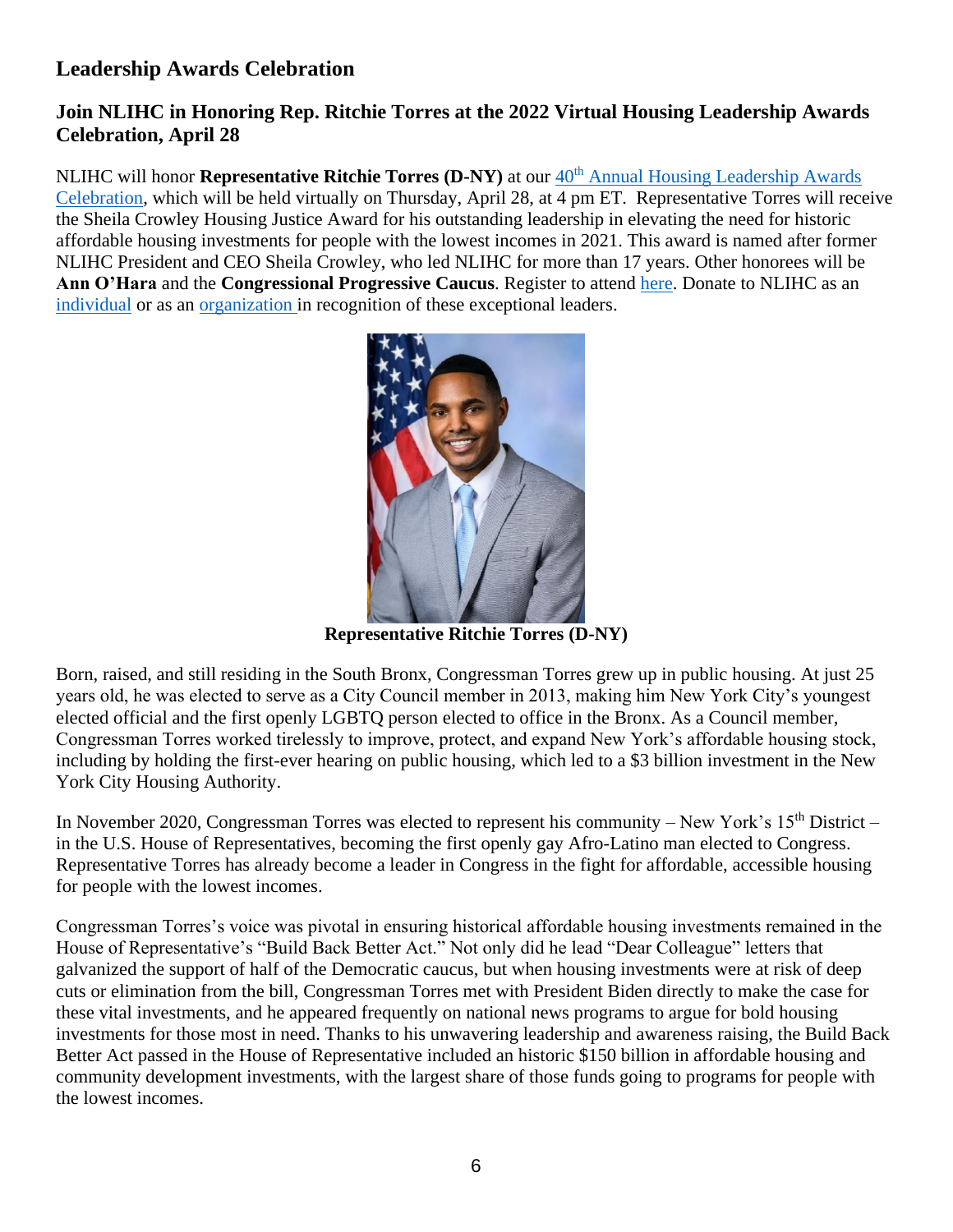In addition to presenting this award to Representative Torres, NLIHC will give the Dolbeare Lifetime Service Award, named for NLIHC's founder Cushing Niles Dolbeare, to **Ann O'Hara** for her decades of advocacy for quality, accessible, affordable homes for extremely low-income households as a public housing authority director, Section 8 administrator, state housing official, founder and associate director of the Technical Assistance Collaborative (TAC), and NLIHC board member. The 2022 Edward W. Brooke Housing Leadership Award, named after the late senator from Massachusetts and former NLIHC board chair who was a strong leader for affordable housing throughout his career, will be presented to the **Congressional Progressive Caucus** for its exceptional commitment to advancing historic affordable housing investments to address homelessness and housing poverty in the U.S.



Recognize these outstanding leaders by donating to NLIHC in their honor!

Register to attend, donate, and learn more about the event at:<https://bit.ly/LEADERS22>

Or text LEADERSHIP to 41444 to donate in honor of the awardees.

Your donation will be recognized in the Leadership Awards Celebration program, and your contribution will support NLIHC's mission to achieve racially and socially equitable public policy that ensures people with the lowest incomes have quality homes that are accessible and affordable in communities of their choice. Registration to attend the Housing Leadership Awards Celebration will be forthcoming.

Updates will be posted on the event page at:<https://bit.ly/LEADERS22>

# **Our Homes, Our Votes**

## **Join Today's** *Our Homes, Our Votes* **Webinar: Getting Started on Election Work**

*Our Homes, Our Votes* is NLIHC's nonpartisan campaign to increase voter participation among low-income renters and to educate candidates about housing solutions. The *Our Homes, Our Votes*: *2022* webinar series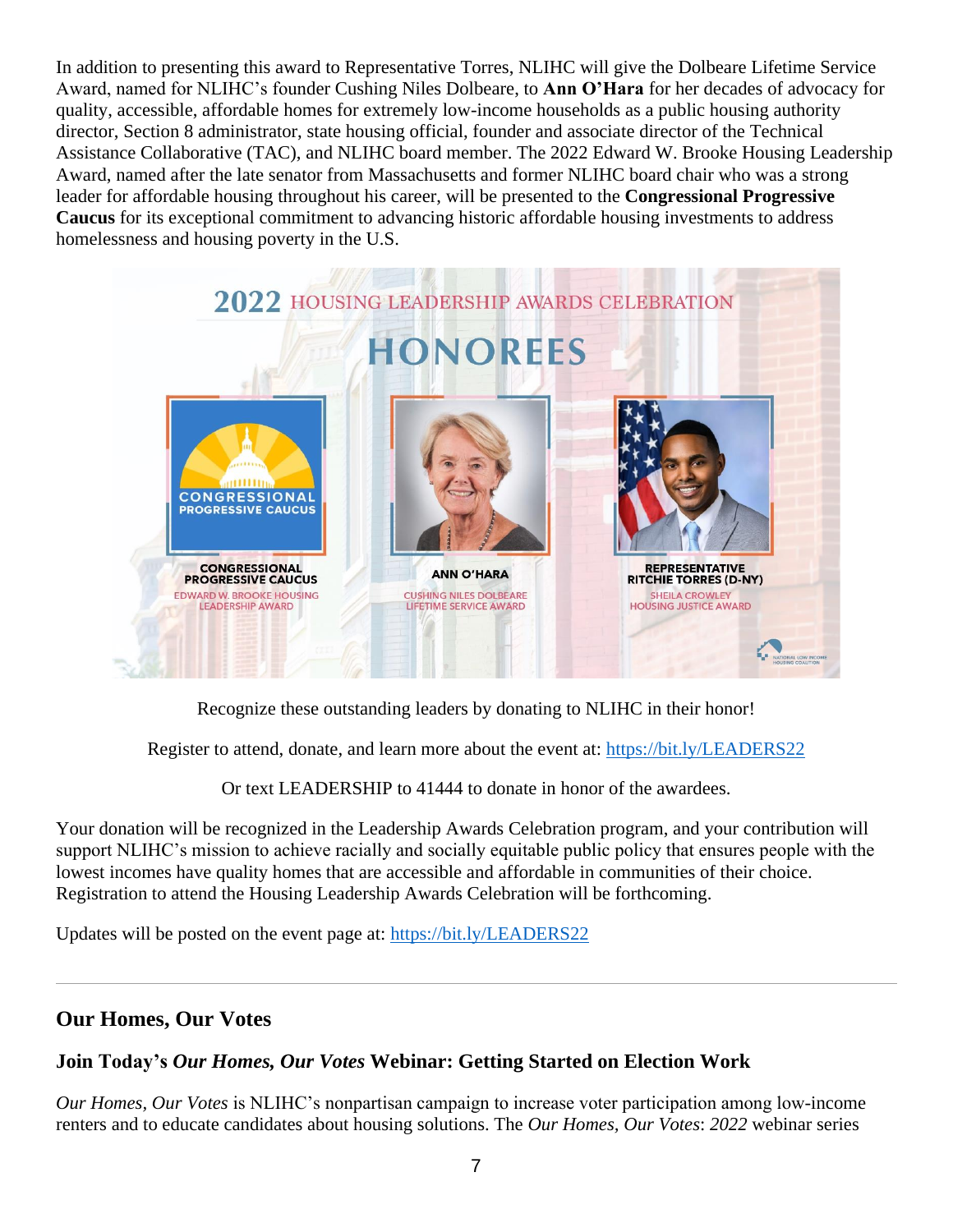features experts with frontline election experience who will walk through every step of voter and candidate engagement activities and support housing organizations' nonpartisan election efforts. [Join today'](https://us02web.zoom.us/webinar/register/WN_GvAr3T_pSZGRNqcvU7YMyg)s webinar (Monday, April 18) at 2:30 pm ET to learn how to develop a comprehensive voter and candidate engagement plan.

With elections just months away, housing organizations are beginning to launch their election initiatives. To get started, organizations can choose from a menu of election-related activities, set a timeline for their campaign, and determine what they will need to achieve their goals. This webinar will walk participants through every aspect of developing a strong voter and candidate engagement plan – from voter registration, voter education, and get-out-the-vote (GOTV) efforts to candidate engagement and ballot measure advocacy – and identify key considerations as organizations embark on their election campaigns.

Caitlin Donnelly, senior program director at Nonprofit VOTE, will provide tips for organizations to assess their capacity, build partnerships, and set goals that will enable them to carry out their plans effectively. Abby Ng, policy and communications coordinator at Tenants & Neighbors, will discuss how to build out a comprehensive, nonpartisan election campaign grounded in tenant leadership. Courtney Cooperman, housing advocacy organizer at NLIHC, will share *Our Homes, Our Votes* resources that housing organizations can use to sketch out their voter and candidate engagement plans.

The *Our Homes, Our Votes* webinars take place on Mondays from 2:30 to 3:30 pm ET and occur on a biweekly basis in rotation with the [National Call on HoUSed: Universal, Stable, Affordable Housing.](https://nlihc.org/covid-19-working-groupcalls) The webinars will run until the week that follows the 2022 midterm elections. The full webinar schedule and recordings of past webinars can be found [here,](https://www.ourhomes-ourvotes.org/webinars) and registration for the webinar series can be found [here.](https://us02web.zoom.us/webinar/register/WN_GvAr3T_pSZGRNqcvU7YMyg)

## **Budget and Appropriations**

### **Act Now to Secure Significant Affordable Housing Investments in FY23 Spending and Reconciliation Bills!**

Appropriations leaders in the U.S. House and Senate are expected to meet soon after Congress returns from recess on April 25 to continue negotiations on a fiscal year (FY) 2023 spending bill. While discussions over the FY23 appropriations package have so far encountered the same hurdles that delayed the FY22 spending bill by almost six months, leaders remain hopeful they can reach an agreement on topline funding amounts by May and finalize draft spending bills in the House by June.

The FY23 bill presents Congress with the opportunity to make significant investments in affordable housing and community development programs, including in NLIHC's top priorities for the appropriations bill:

- At least \$32.13 billion for the Tenant-Based Rental Assistance (TBRA) program to renew all existing contracts and expand housing vouchers to an additional 200,000 households.
- At least \$5.125 billion for the Public Housing Capital Fund to preserve public housing, and at least \$5.06 billion for the Public Housing Operating Fund.
- At least \$3.6 billion for HUD's Homeless Assistance Grants program to address the needs of people experiencing homelessness.
- At least \$300 million for the competitive tribal housing program, targeted to tribes with the greatest needs.
- At least \$100 million for legal assistance to prevent evictions.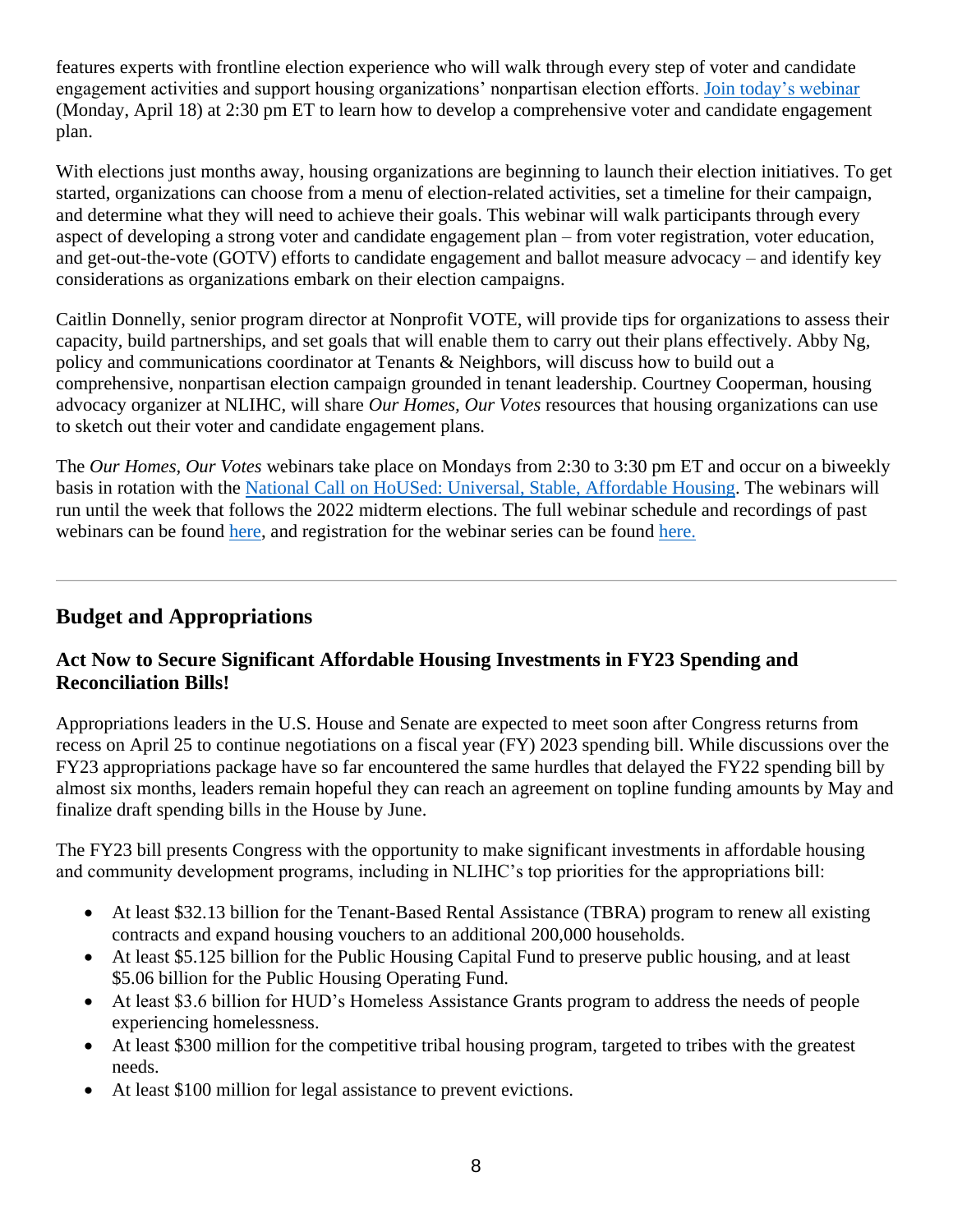While the annual appropriations process is an important opportunity to preserve and expand the availability of affordable, accessible housing, much more is needed to adequately address the root cause of the nation's affordable housing crisis: the severe lack of affordable, accessible housing available to people paid the lowest wages. The housing investments proposed in last year's "Build Back Better Act," passed by the House in November 2021, call for \$150 billion to address the affordable housing and community development needs of households with low incomes, including significant funding for the HoUSed campaign's [top priorities:](https://nlihc.org/sites/default/files/Historic-Housing-Investments-in-the-Build-Back-Better-Act.pdf)

- \$25 billion to expand housing vouchers to more than [300,000 households.](https://www.cbpp.org/blog/bbb-includes-major-investments-in-housing-affordability?utm_source=NLIHC+All+Subscribers&utm_campaign=8a6570fcb2-cta_Housed_01252022&utm_medium=email&utm_term=0_e090383b5e-8a6570fcb2-293290537&ct=t(cta_Housed_01252022))
- \$65 billion to preserve public housing for its 2 million residents.
- \$15 billion for the national Housing Trust Fund to build, preserve, and operate [more than 150,000 units](https://nlihc.org/sites/default/files/housed_NHTF_allocations-15B.pdf?utm_source=NLIHC+All+Subscribers&utm_campaign=ed4a18dffa-CTA_housed_120221&utm_medium=email&utm_term=0_e090383b5e-ed4a18dffa-293290537&ct=t(CTA_housed_120221)) of affordable, accessible homes for households with the lowest incomes.

Since the bill stalled in the Senate, President Biden and Congressional Democrats have been mapping out a path forward to enacting a significantly scaled-down reconciliation bill that can win the support of moderate Senators Joe Manchin (D-WV) and Krysten Sinema (D-AZ) as well as the support of House progressives. Because of the evenly divided Senate and narrow margin in the House, lawmakers will need the support of every Senate Democrat and nearly every House Democrat to see the bill enacted.

While the slimmed-down reconciliation package is still taking shape, it is likely that much of the bill's focus will be on addressing rising inflation. As the single largest component of the Consumer Price Index – a popular measure of inflation – the high cost of housing is a [central driver of inflation.](https://nlihc.org/sites/default/files/HoUSed_Targeting-Housing-Investments.pdf) The historic and targeted affordable housing investments included in the "Build Back Better Act" are not only essential to ensuring that America's lowest-income and most marginalized people have stable, affordable homes but will help address inflation by bringing down the cost of housing.

#### **Take Action!**

Advocates should contact their senators and representatives to urge them to support the highest funding possible for affordable housing, homelessness, and community development programs in the FY23 spending bill and any budget reconciliation package.

### **FY23 Spending Bill**

- [Sign your organization on to a letter](https://nlihc.secure.force.com/actions/CapturePetitionNew?actionId=AR00956) supporting the highest level of funding possible for affordable housing, homelessness, and community development resources in FY23.
- [Contact your senators and representatives](https://nlihc.secure.force.com/actions/TakeActionNew?actionId=AR00955) and urge them to support NLIHC's top priorities in FY23, including:
	- o At least \$32.13 billion for the Tenant-Based Rental Assistance (TBRA) program to renew all existing contracts and to expand housing vouchers to an additional 200,000 households.
	- o At least \$5.125 billion for the Public Housing Capital Fund to preserve public housing, and at least \$5.06 billion for the Public Housing Operating Fund.
	- o At least \$3.6 billion for HUD's Homeless Assistance Grants program to address the needs of people experiencing homelessness.
	- o At least \$300 million for the competitive tribal housing program, targeted to tribes with the greatest needs.
	- o At least \$100 million for legal assistance to prevent evictions.

#### **Budget Reconciliation Bill**

• [Join over 1,800 organizations](https://nlihc.secure.force.com/actions/CapturePetitionNew?actionId=AR00938) around the country in support of historic investments in rental assistance, public housing, and the Housing Trust Fund in any reconciliation bill that moves forward.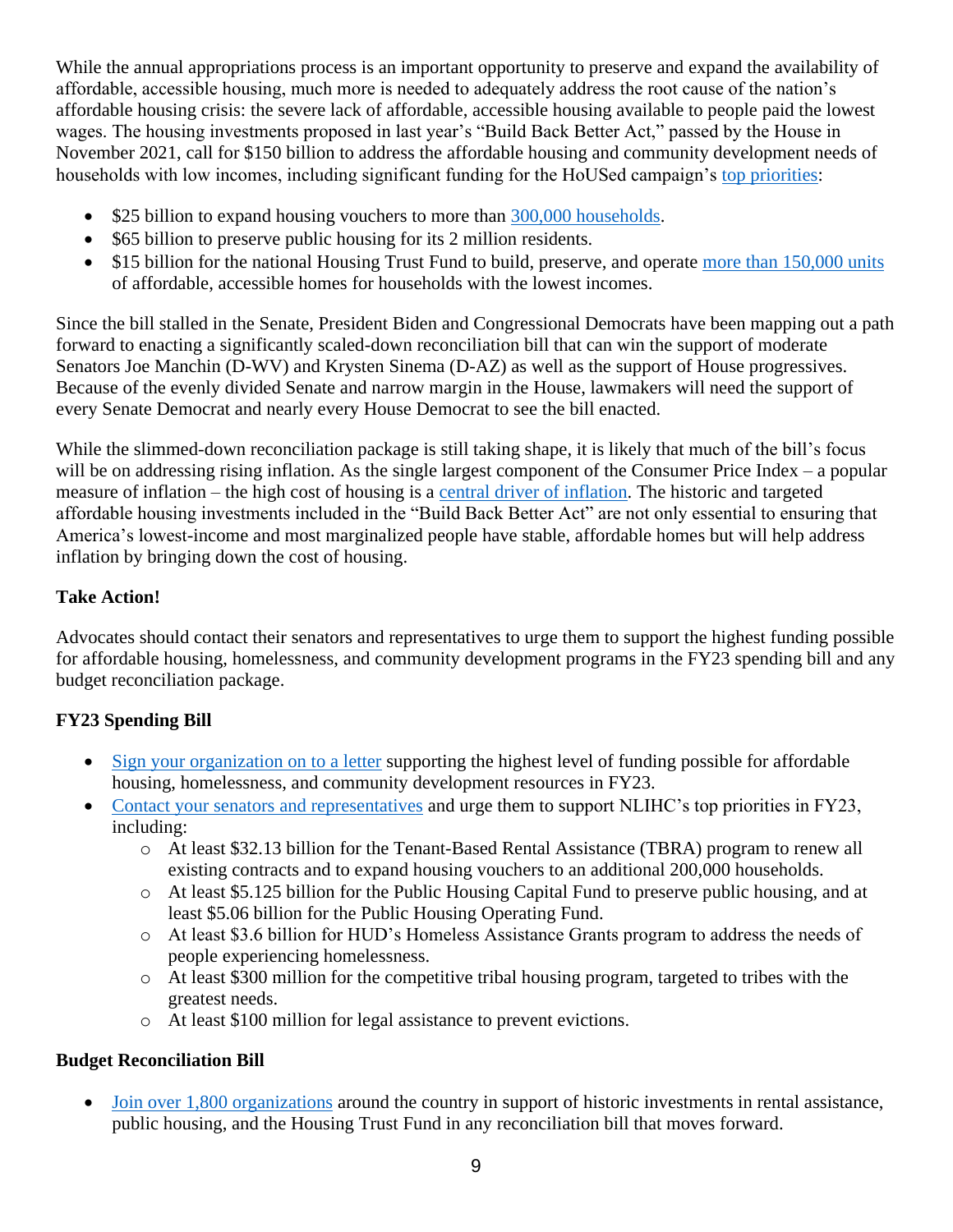• [Your members of Congress need to hear from you](https://nlihc.secure.force.com/actions/TakeActionNew?actionId=AR00943) about why investments in rental assistance, public housing, and the Housing Trust Fund are critical to your community and why they must remain in any budget reconciliation package.

#### **Thank you for your advocacy!**

### **Join Upcoming CHCDF Webinar on the FY22 Budget and the Outlook for Affordable Housing in FY23!**

NLIHC and our partners at the Campaign for Housing and Community Development Funding (CHCDF) will host a [webinar](https://us02web.zoom.us/webinar/register/WN_z1r3D_keROO1SmdorXTBzQ) on April 21 at 3:00 pm ET focusing on the fiscal year (FY) 2022 budget and the outlook for affordable housing programs in FY23. The webinar will feature CHCDF members discussing the housing provisions in the recently enacted FY22 budget and providing information about opportunities for advocates to push for increased funding for affordable housing and community development programs in FY23. Register for the webinar at: [bit.ly/3DNxuKu](https://us02web.zoom.us/webinar/register/WN_z1r3D_keROO1SmdorXTBzQ)

The FY22 budget provides vital HUD programs [with \\$53.7 billion,](https://nlihc.org/resource/advocates-and-key-members-congress-secure-increased-funding-housing-final-fy22-spending?utm_source=NLIHC+All+Subscribers&utm_campaign=44fb39ba3b-Budget_030922&utm_medium=email&utm_term=0_e090383b5e-44fb39ba3b-292697541&ct=t(Budget_030922)) a \$4 billion increase over the previous fiscal year. Just two weeks after signing the spending bill into law, President Biden released his FY23 budget request, which proposes an [additional \\$6.2 billion](https://nlihc.org/resource/analysis-president-bidens-fy-2023-budget-request) for HUD's affordable housing and community development programs. Panelists at the webinar will discuss the implications of the FY22 budget, opportunities to increase funding for affordable housing and community development programs in FY23, and ideas about how advocates can make their voices heard.

Dara Baldwin, director of national policy at the Center for Disability Rights and a member of NLIHC's Board of Directors, will moderate the event. Speakers will include:

- Kim Johnson, National Low Income Housing Coalition
- Sid Betancourt, National Low Income Housing Coalition
- Sonya Acosta, Center on Budget and Policy Priorities
- Samantha Booth, Housing Assistance Council
- Linda Couch, LeadingAge
- Michael Santos, RESULTS
- Jorge Soto, National Fair Housing Alliance
- Alayna Waldrum, American Association of Service Coordinators
- Vicki Watson, National Community Development Association
- Ruth White, National Center for Housing and Child Welfare

[Register for the webinar today!](https://us02web.zoom.us/webinar/register/WN_z1r3D_keROO1SmdorXTBzQ) And [sign your organization on to a letter](https://nlihc.secure.force.com/actions/CapturePetitionNew?actionId=AR00956) supporting the highest level of funding for affordable housing, homelessness, and community development resources in FY23!

## **HoUSed Campaign for Universal, Stable, Affordable Housing**

### **Recording of April 11 National HoUSed Campaign Call Now Available**

On our [most recent \(April 11\) national call](https://www.youtube.com/watch?v=yA3qHrmyjMA&t=354s) for the "HoUSed: Universal, Stable, and Affordable Housing" campaign, we discussed the latest guidance from the U.S. Department of the Treasury (Treasury) on emergency rental assistance (ERA) reallocation and recapture, shared a new report on the effects of multifamily housing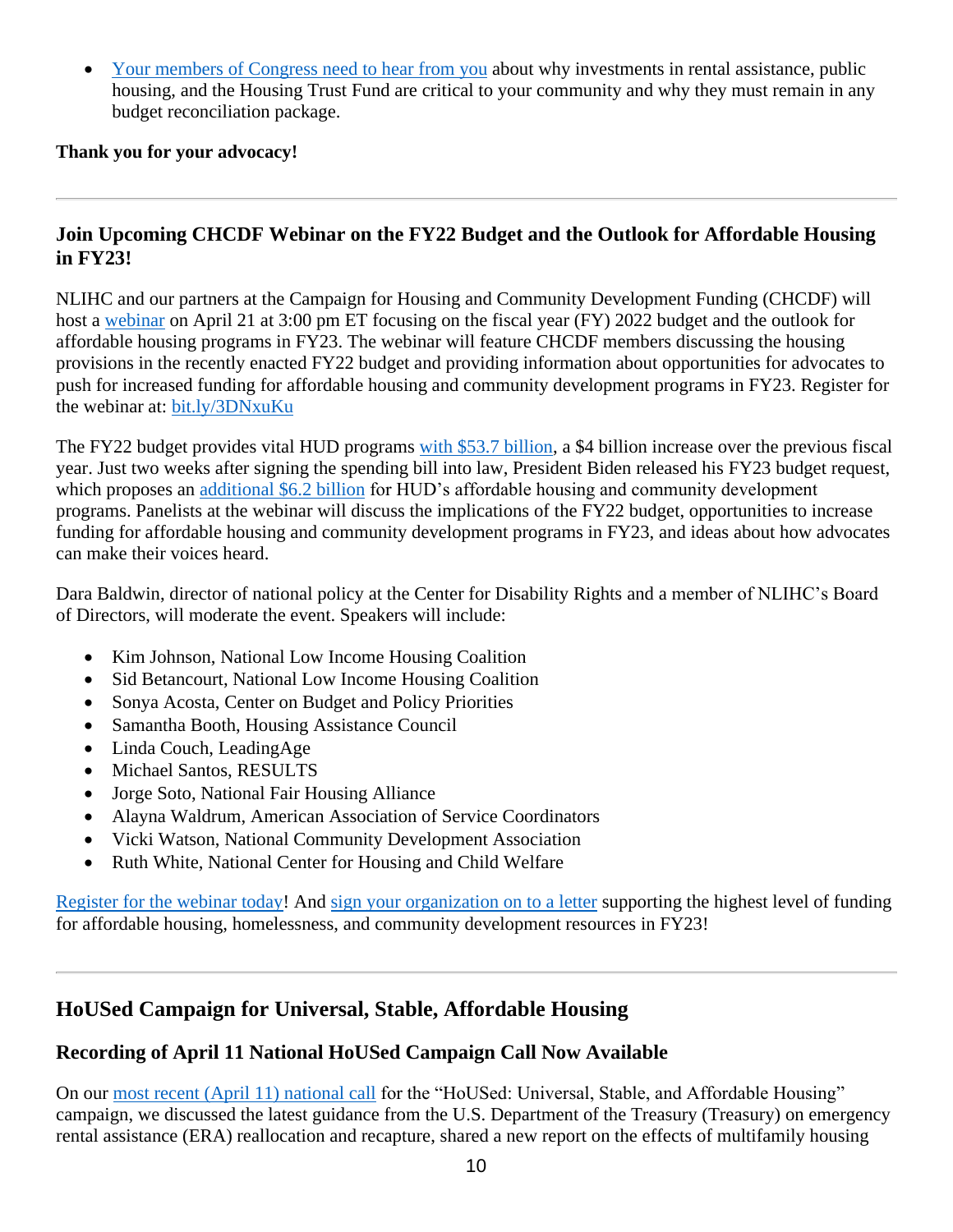speculation, discussed NLIHC's *Our Homes, Our Votes* campaign, and received updates about field operations in the District of Columbia, Alabama, and Chicago.

NLIHC's Sarah Saadian shared updates on the fiscal year (FY) 2023 appropriations process and reconciliation negotiations. After the "Build Back Better Act" stalled last year in the Senate (see *Memo,* [12/20/21\)](https://nlihc.org/resource/senator-manchin-thwarts-build-back-better-act-take-action), congressional Democrats are reviving negotiations on a "slimmed down" reconciliation package that could win the vote of West Virginia Senator Joe Manchin, the lone Democrat hold-out in the Senate, while also maintaining support from the rest of the party. Because of the evenly divided Senate and narrow margin in the House, any package put forward will need the support of every Senate Democrat and nearly every House Democrat to be enacted. With negotiations once again underway, it is vital that advocates continue calling their [members of Congress](https://nlihc.secure.force.com/actions/TakeActionNew?actionId=AR00943) to demand they include NLIHC's top [policy priorities](https://nlihc.org/sites/default/files/Historic-Housing-Investments-in-the-Build-Back-Better-Act.pdf) in any final reconciliation package:

- \$25 billion to expand housing vouchers to [more than 300,000 households.](https://www.cbpp.org/blog/bbb-includes-major-investments-in-housing-affordability?utm_source=NLIHC+All+Subscribers&utm_campaign=8a6570fcb2-cta_Housed_01252022&utm_medium=email&utm_term=0_e090383b5e-8a6570fcb2-293290537&ct=t(cta_Housed_01252022))
- \$65 billion to preserve public housing for its 2 million residents.
- \$15 billion for the national Housing Trust Fund to build, preserve, and operate [more than 150,000 units](https://nlihc.org/sites/default/files/housed_NHTF_allocations-15B.pdf?utm_source=NLIHC+All+Subscribers&utm_campaign=ed4a18dffa-CTA_housed_120221&utm_medium=email&utm_term=0_e090383b5e-ed4a18dffa-293290537&ct=t(CTA_housed_120221)) of affordable, accessible homes for households with the lowest incomes.

Vikram Viswanathan and Jacob Leibenluft from Treasury discussed the *latest guidance* on ERA2 reallocation and spending. David Greenberg of Local Initiatives Support Corporation presented a [new report,](https://www.lisc.org/our-resources/resource/gambling-homes-or-investing-communities/) "The Impact of Multifamily Housing Speculation on Low-Income and BIPOC Communities," which found greater speculative activity in lower-income Black and Latino neighborhoods with signs of gentrification. Researchers concluded that housing speculation "demonstrably harms the tenants" already living in these neighborhoods.

NLIHC's Courtney Cooperman provided an update on NLIHC's *[Our Homes, Our Votes](https://www.ourhomes-ourvotes.org/)* campaign, a nonpartisan campaign to increase voter registration and turnout among residents of low-income housing. The next installment of the campaign's bi-weekly webinar series will be today (April 18). Register for today's *Our Homes, Our Votes* webinar [here.](https://us02web.zoom.us/webinar/register/WN_GvAr3T_pSZGRNqcvU7YMyg)

Susan Jacob of Housing Counseling Services in Washington, DC, discussed her organization's Eviction Diversion Framework and ERA program, which have helped 70% of tenants behind on rent avoid eviction. Jay Williams from the Low-Income Housing Coalition of Alabama shared the organization's [2022 Advocacy](https://lihca.org/#139d6ffc-bc59-437a-91fa-5a97f619f96d)  [Toolkit,](https://lihca.org/#139d6ffc-bc59-437a-91fa-5a97f619f96d) and Mark Swartz from the Chicago-based Lawyers' Committee for Better Housing shared findings from the [Chicago Evictions Data Portal.](https://eviction.lcbh.org/data)

National calls now take place every other week. Our next call will be held on April 25 from 2:30 to 4:00 pm ET. Register for the call at: [tinyurl.com/ru73qan](https://nam04.safelinks.protection.outlook.com/?url=https%3A%2F%2Fnlihc.us4.list-manage.com%2Ftrack%2Fclick%3Fu%3De702259618becdc3f0451bd5d%26id%3D45d8040255%26e%3Dea65f33f49&data=04%7C01%7C%7Cd30a5e8f39ea4b5d541708da1cb73ad8%7Cd9ab7747cd104372b0b3229c61592adf%7C0%7C0%7C637853870555321192%7CUnknown%7CTWFpbGZsb3d8eyJWIjoiMC4wLjAwMDAiLCJQIjoiV2luMzIiLCJBTiI6Ik1haWwiLCJXVCI6Mn0%3D%7C3000&sdata=OA42QFNQ5Y4DzW1xOE0eDe3ZcshURg%2B%2B5w0xZz6saLw%3D&reserved=0)

Watch a recording of the April 11 call at: [tinyurl.com/4apj42r2](https://www.youtube.com/watch?v=yA3qHrmyjMA)

View presentation slides from the April 11 call at: [tinyurl.com/5n75hpkx](https://nlihc.org/sites/default/files/COVID-19_National_hoUSed_Call_041122.pdf?utm_source=NLIHC+All+Subscribers&utm_campaign=780c91f38d-natl-call_summary_04-11-2022&utm_medium=email&utm_term=0_e090383b5e-780c91f38d-291742445&ct=t(natl-call_summary_04-11-2022))

## **Coronavirus, Disasters, Housing, and Homelessness**

### **FEMA Releases Equity Action Plan**

As part of an administration-wide push to advance equity and racial justice across the federal government (see related article in this *Memo*), the Federal Emergency Management Agency (FEMA) released an [Equity Action](https://www.whitehouse.gov/wp-content/uploads/2022/04/FEMA-EO13985-equity-summary.pdf)  [Plan](https://www.whitehouse.gov/wp-content/uploads/2022/04/FEMA-EO13985-equity-summary.pdf) on April 14. The releases of the plans by FEMA and fellow government [departments and agencies](http://www.whitehouse.gov/equity) were pursuant to Executive Order 13985 issued on January 20, 2021.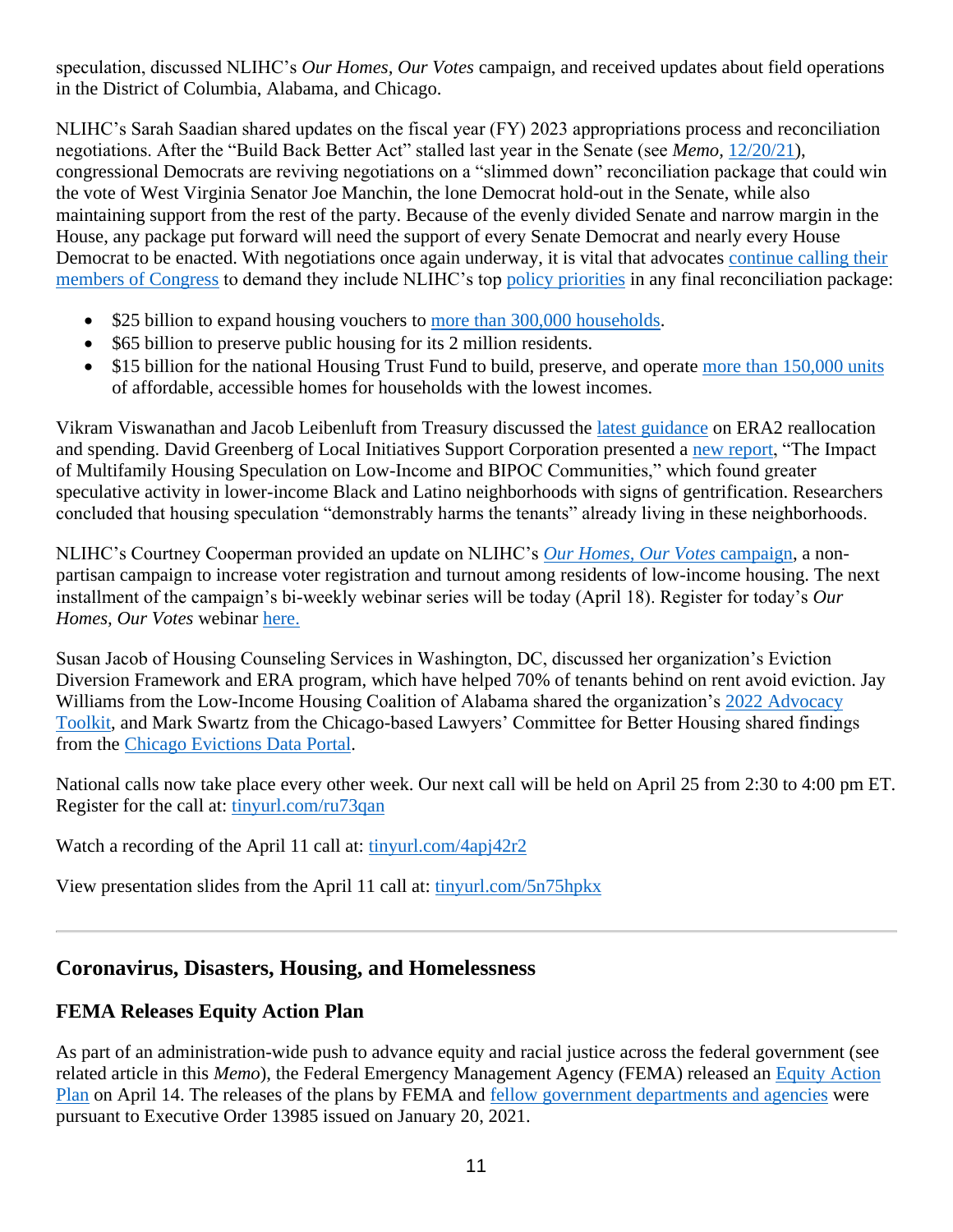FEMA's plan states that the agency has already begun work on integrating equity into strategic plans, goals, priorities, programs, and activities with an objective of ensuring that underserved communities can access resources to meet their needs. The plan also states that the agency will work to ensure that these communities are routinely consulted about equity requirements and that the agency will direct resources to eliminate disparate outcomes in disaster recovery and response programs.

In addition to integrating equity into its procurement procedures, Public Assistance program, and the National Flood Insurance program, FEMA will also promote equitable outcomes for disaster survivors in its Individual Assistance program, support at-risk communities in planning and mitigating disaster impacts, and invest in resources to advance civil rights via its Office of Equal Rights (OER).

The plan describes recent actions by FEMA to advance equity, including developing FEMA-wide equity definitions, reviewing agency-wide policies for equity via an Equity Enterprise Steering Group, improving how FEMA collects demographic information of disaster survivors to ensure disparities are addressed, and connecting with external stakeholders for input on FEMA programs via a Federal Register Notice Request for Information – which NLIHC's Disaster Housing Recovery Coalition [commented on.](https://nlihc.org/resource/nlihc-responds-fema-request-information-diversity-and-inclusion-recommends-numerous)

While the agency has made strides towards become more equitable, the agency has more work to do. Most recently, individuals living in FEMA Temporary Housing Units in Oregon and Louisiana were issued rent notices and pressured to exit their units due to the expiration of assistance. NLIHC and members of the Louisiana and Oregon delegations requested that rent requirements be waived, but thus far FEMA has not responded.

Read FEMA's Equity Action Plan here:<https://bit.ly/3xuvF3U>

## **Coronavirus Updates – April 18**

### **National Updates**

### *Department of Housing and Urban Development (HUD)*

HUD [announced](https://www.hud.gov/press/press_releases_media_advisories/HUD_No_22_060) on April 5 that it will make an additional \$3.2 million in American Rescue Plan (ARP) funds available to help its Fair Housing Initiatives Program (FHIP) agencies combat housing discrimination related to the COVID-19 pandemic.

HUD also published a ["HOME-ARP Housing Production Goal Calculation Worksheet and FAQ.](https://www.hudexchange.info/resource/6605/homearp-housing-production-goal-calculation-worksheet-and-faq/)" Participating Jurisdictions (PJs) can use the worksheet to estimate the number of affordable rental housing units for qualifying populations that will be produced or supported by a PJ with a HOME Investment Partnerships American Rescue Plan Program (HOME-ARP) allocation.

### *Department of the Treasury*

The U.S. Department of the Treasury (Treasury) on April 11 updated the [form for requesting voluntarily](https://home.treasury.gov/system/files/136/1505-0266-Request-Voluntarily-Reallocated-Funds.pdf)  [reallocated funds.](https://home.treasury.gov/system/files/136/1505-0266-Request-Voluntarily-Reallocated-Funds.pdf) Grantees that wish to request funds that are being voluntarily reallocated should use the form, including Exhibit C, and submit it via Treasury's Portal. ERA grantees requesting the voluntary reallocation of their funds should continue to use this [template letter.](https://home.treasury.gov/system/files/136/era-voluntary-reallocation-request-letter.pdf)

Treasury also released the Coronavirus State and Local Fiscal Recovery Fund (SLFRF) program ["April 2022](https://home.treasury.gov/system/files/136/April-2022-PE-Report-User-Guide.pdf)  [Project and Expenditure Report User Guide.](https://home.treasury.gov/system/files/136/April-2022-PE-Report-User-Guide.pdf)"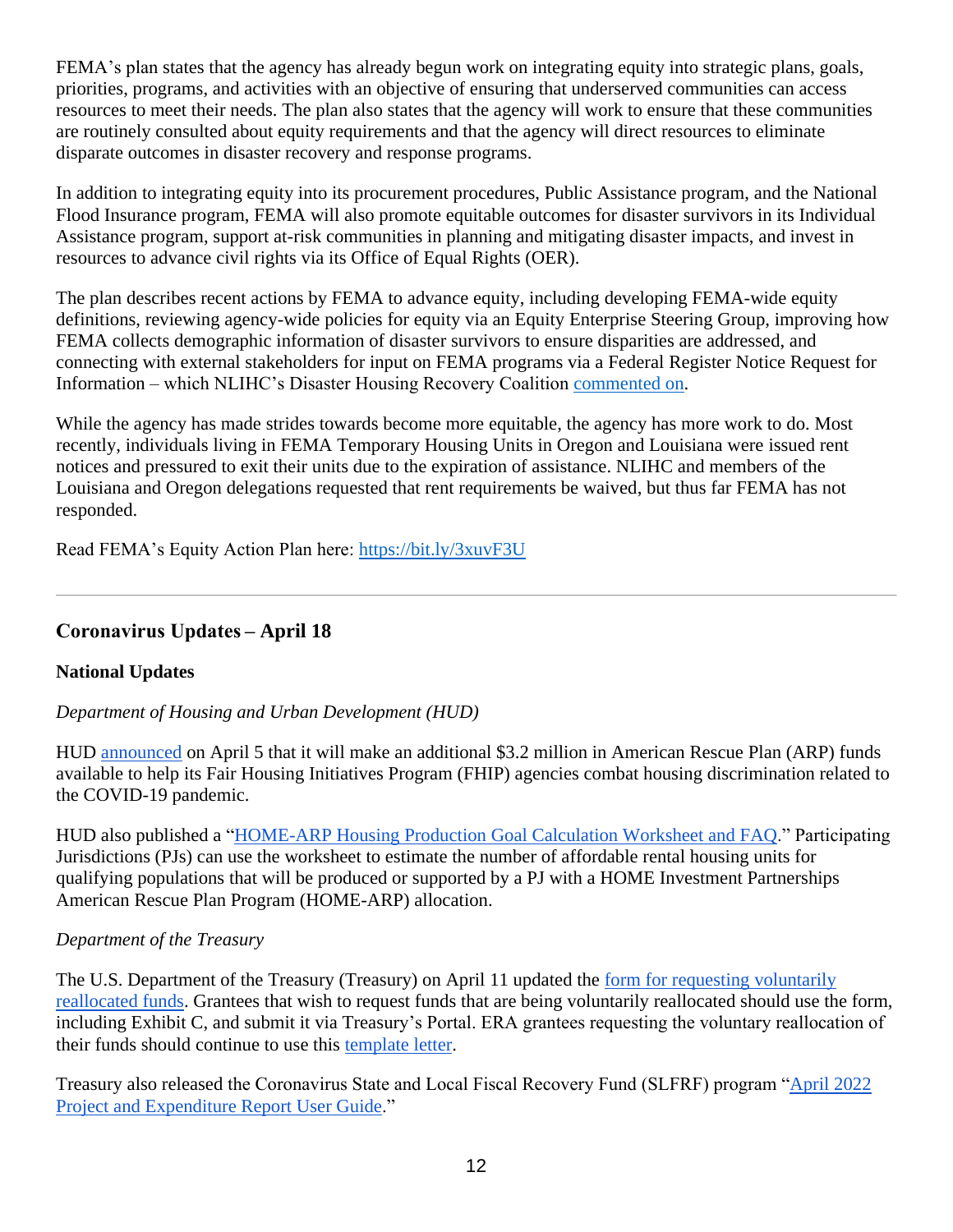### *Reporting*

The *[Associated Press](https://apnews.com/article/covid-business-health-pete-ricketts-nebraska-efa68f756f23d1326e178c0153529c86)* reports that many states have either voluntarily returned federal emergency rental assistance (ERA) or had ERA funds involuntarily recaptured. Nebraska is the only state to have refused to accept any ERA2 funds whatsoever. Those states for which funds have been recaptured are nearly all smaller states under Republican leadership with large rural populations and fewer renters. U.S. Department of the Treasury officials and many housing advocates argue that reallocation ensures that ERA is distributed to those states most in need.

*[ABC News](https://abcnews.go.com/Politics/eviction-prevention-program-emerged-moratorium-ended/story?id=83922544)* explores how the pandemic and a call to action from Attorney General Merrick Garland in August 2021 spurred the creation of eviction diversion programs across the country. The \$46 billion in federal emergency rental assistance and the implementation of eviction diversion programs have helped keep eviction filings significantly below historical averages.

*[NPR](https://www.npr.org/2022/04/06/1090501255/ny-landlords-cant-evict-while-tenants-wait-for-aid-some-try-other-ways-to-clear-)* examines the effect of eviction moratoriums on out-of-court evictions, often referred to as "informal" or "self-help" evictions. Of the attorneys [surveyed](https://www.nhlp.org/wp-content/uploads/Evictions-Survey-Results-2020.pdf) by the National Housing Law Project in July 2020, when the federal eviction moratorium was in place, 91% reported being aware of cases of illegal evictions. In a [follow-up](https://www.nhlp.org/wp-content/uploads/NHLP-evictions-survey-2021.pdf)  [survey,](https://www.nhlp.org/wp-content/uploads/NHLP-evictions-survey-2021.pdf) 35% of legal aid attorneys reported an increase in illegal evictions or lockouts and a rise in courtsanctioned evictions after the federal eviction moratorium was lifted in August 2021.

*[CNN](https://www.cnn.com/2022/03/31/homes/us-rent-relief-march-2022/index.html)* reports on a March 2022 [analysis](https://evictionlab.org/us-eviction-filing-patterns-2021/) by Princeton University's Eviction Lab, which found that an estimated 1.36 million renters avoided an eviction filing in 2021 as a result of federal emergency rental assistance and other protections.

#### **State and Local News**

#### *Alabama*

Over [\\$2.1 million](https://www.waff.com/2022/04/05/over-2-million-available-rental-assistance-huntsville-residents/) in federal emergency rental assistance (ERA2) funds are available for Huntsville residents.

#### *Alaska*

An attorney with Alaska Legal Services based in Juneau says the organization has seen an [increase in evictions](https://www.alaskapublic.org/2022/04/06/alaska-renters-face-uncertainty-as-federal-pandemic-rental-assistance-nears-end/)  [across Southeast Alaska](https://www.alaskapublic.org/2022/04/06/alaska-renters-face-uncertainty-as-federal-pandemic-rental-assistance-nears-end/) in recent months as federal emergency rental assistance dwindles. The Alaska Housing Finance Corporation has distributed more than \$220 million in federal rent relief to over 66,000 Alaskans. Onethird of all renters in the state applied to the program, according to Housing Corporation spokesperson Stacey Barnes.

#### *Arkansas*

[Washington County](https://www.nwaonline.com/news/2022/apr/05/washington-county-ends-rental-assistance-program/) closed its rental assistance programs after not receiving all of the federal money it expected to receive. As a result, some people who have already been approved for rental assistance may not receive any aid. *[Axios](https://www.axios.com/local/nw-arkansas/2022/04/06/washington-county-stops-rental-assistance)* reports that Beth Coger, Democratic Party nominee for the District 9 seat on the Quorum Court, suggested that the court use CARES Act funds to provide promised rental assistance.

### *California*

A new University of California, Los Angeles (UCLA) [report](https://knowledge.luskin.ucla.edu/wp-content/uploads/2022/04/Housing_Insecurity_COVID_Report.pdf) finds a lag among [Latino and Asian households in](https://newsroom.ucla.edu/releases/latino-and-asian-households-in-california-lag-in-access-to-state-rent-assistance-program)  [California](https://newsroom.ucla.edu/releases/latino-and-asian-households-in-california-lag-in-access-to-state-rent-assistance-program) in accessing the state's emergency rental assistance program. The researchers found that Asian and Latino households are severely underrepresented among those who have managed to receive rent relief, compared to non-Latino white renters, even when accounting for income, age, and metropolitan area of residence.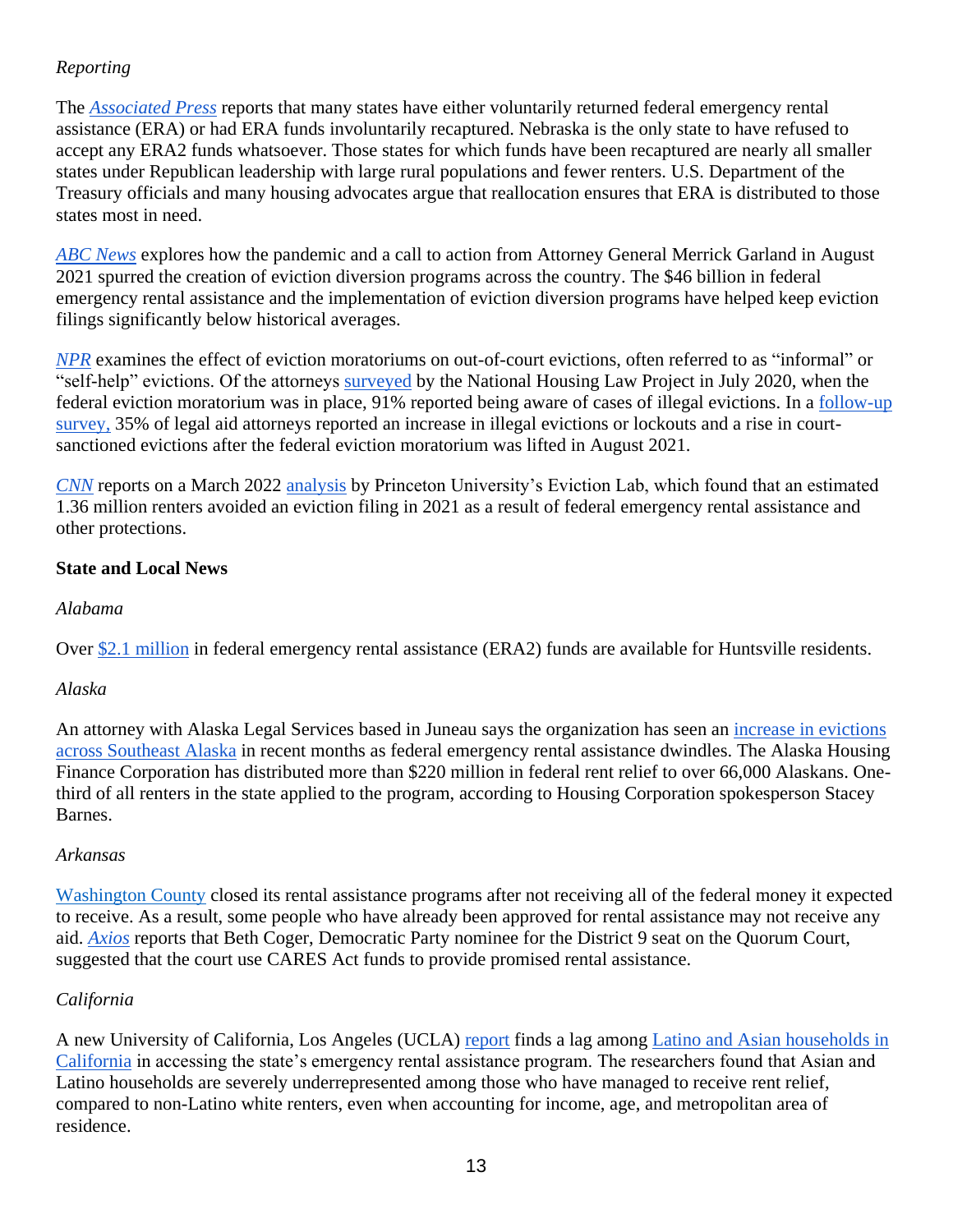*[NBC News](https://www.nbcnews.com/news/asian-america/low-income-asian-american-households-lowest-rate-rental-assistance-cal-rcna23476)* highlights UCLA's report, which found that low-income Asian American households have the lowest rate of rental assistance in California. Just 25% of rent-distressed Asian American households applied for aid, compared to 48% of white renters.

The *[Fresno Bee](https://www.fresnobee.com/fresnoland/article259998295.html)* reports California lawmakers passed legislation on April 1 extending eviction protections through June 30 for renters who have applied for emergency rental assistance but have not yet received the funds. Fresno lawmakers confirmed that the new state law would not impact Fresno's eviction moratorium or ERA applicants who apply after April 1.

The *[San Diego Union-Tribune](https://www.sandiegouniontribune.com/business/story/2022-04-04/san-diego-approves-new-eviction-moratorium-heres-how-it-goes-beyond-state-law)* reports that the San Diego City Council approved a new eviction moratorium on April 4 that would prohibit landlords from removing a tenant from a property if they want to take the property off the rental market or make significant repairs. San Diego's new law adds additional protections for no-fault evictions not covered under California's moratorium, which was extended last week through June 2022. The moratorium will stay in effect until September 30 or 60 days after the end of the local state of emergency, whichever comes first. A second vote on the ordinance is required before it can become law and will likely take place at the April 18 council meeting.

#### *Colorado*

[Denver courts](https://denverite.com/2022/04/05/denver-courts-saw-771-eviction-filings-in-march-surpassing-pre-pandemic-levels/) saw 771 eviction filings in March 2022, surpassing pre-pandemic levels. So far this year, 1,860 Denver households have been taken to court, and many tenants who receive eviction notices move out long before landlords take them to court. Zach Neumann of the Colorado Eviction Defense Project says the current eviction numbers are unnerving, partly because both Denver and Colorado still have historic levels of rental assistance available.

#### *Connecticut*

According to the *[CT Mirror](https://ctmirror.org/2022/04/06/ct-closes-more-than-20000-unfinished-rent-assistance-applications/)*, Connecticut pulled more than 20,000 incomplete rental assistance applications from consideration last week, the vast majority of which lacked information about only one party. About 10,700 applications were closed because tenants were waiting for their landlords to complete the applications.

Reflecting statewide trends, [evictions in Meriden](https://www.myrecordjournal.com/News/State/Greater-Meriden-communities-see-rise-in-evictions-after-moratorium-s-lapse.html) are on the rise after state and federal eviction moratoriums ended in the fall of 2021. Monthly case reports show eviction rates comparable to pre-pandemic levels.

#### *Florida*

[Miami-Dade](https://wsvn.com/news/local/miami-dade/miami-dade-mayor-announces-funding-for-emergency-rental-assistance-as-housing-cost-increases-in-south-florida/) Mayor Daniella Levine Cava announced on April 8 that the Miami-Dade County Emergency Rental Assistance Program received an additional \$13 million to assist struggling residents.

#### *Louisiana*

[Calcasieu Parish reopened applications](https://www.kplctv.com/2022/03/31/calcasieu-parish-reopening-covid-19-mortgage-rental-assistance/) for a second round of emergency rental assistance on April 4. The parish announced it has funds to assist approximately 35 families with COVID-19-related rental or mortgage assistance.

#### *Michigan*

[Housing advocates across Michigan](https://www.freep.com/story/news/local/michigan/2022/04/06/michigan-eviction-records-seal-bill/9438578002/) are concerned about a rise in evictions when federal rent relief is expended. The Michigan State Housing Development Authority, which is administering the state's emergency rental assistance program, said it tentatively expects to stop accepting new applications in June. The same renters who struggled with housing stability before and during the pandemic will continue to struggle because of the severe shortage of affordable housing, NLIHC President and CEO Diane Yentel told the *Detroit Free Press.*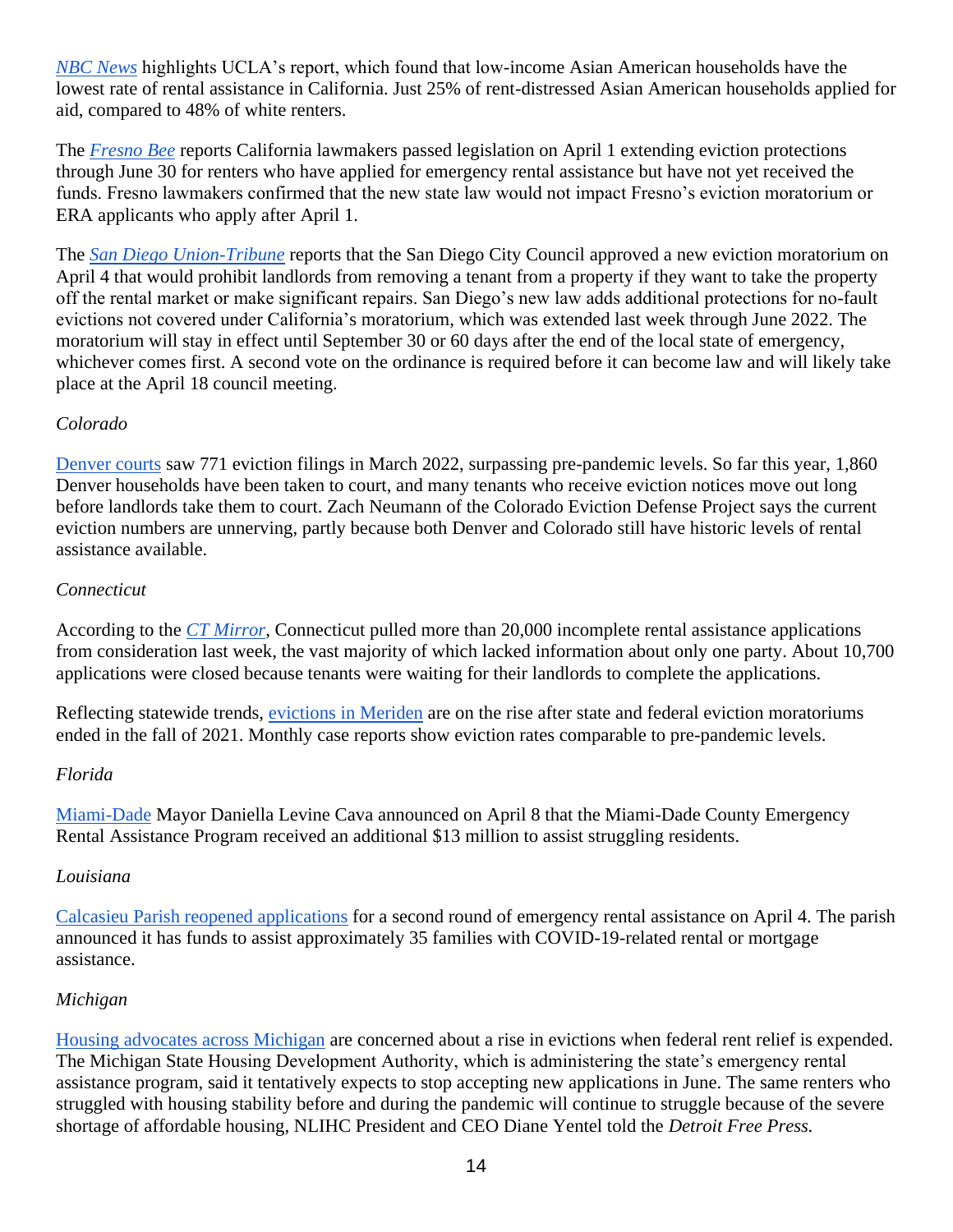#### *Nebraska*

An [attempt to override Governor Pete Ricketts's veto](https://omaha.com/news/state-and-regional/govt-and-politics/veto-override-on-nebraska-rental-assistance-bill-falls-one-vote-short/article_f96dbd1c-b525-11ec-be3f-ab2e744895c0.html) of a federal rental assistance bill fell one vote short on April 5. The legislation would have forced Governor Ricketts to apply for Nebraska's second round of emergency rental assistance (ERA2).

### *New York*

Three months after New York's eviction moratorium ended, legal aid groups say they are unable to keep up [with the overwhelming demand](https://www.politico.com/newsletters/weekly-new-york-real-estate/2022/04/11/surge-in-evictions-could-leave-tenants-without-attorneys-00024342) of tenants in need of legal representation. The Legal Aid Society and the New York Legal Assistance Group said that attorneys will be unable to take new cases in Queens in April, and they are urging the Office of Court Administration to slow the scheduling of housing court cases to make sure those at risk of eviction can access an attorney.

[New York Governor Kathy Hochul](https://www.governor.ny.gov/news/governor-hochul-announces-2-billion-reserve-pandemic-recovery-funding-fy-2023-budget) on April 9 detailed the uses of \$2 billion in reserve pandemic recovery funding in the fiscal year (FY) 2023 State Budget. The budget includes \$800 million in state funds for the Emergency Rental Assistance Program, \$250 million for utility assistance, and \$125 million for the Landlord Rental Assistance Program.

#### *Ohio*

The *[Cincinnati Edition](https://www.wvxu.org/show/cincinnati-edition/2022-04-07/what-it-will-mean-if-emergency-rental-assistance-ends-in-september)* discusses how emergency rental assistance (ERA) distributed by the Cincinnati-Hamilton County Action Agency has helped families remain housed during the pandemic. The episode addresses how families will be impacted if ERA runs out in September.

The City of [Toledo is receiving \\$19.4 million](https://www.13abc.com/2022/03/30/toledo-receives-additional-194-million-rental-assistance/) in reallocated federal emergency rental assistance funds. The city's application portal will remain open through the end of April.

#### *South Dakota*

[South Dakota Governor Kristi Noem](https://apnews.com/article/covid-health-kristi-noem-covid-19-pandemic-south-dakota-e7032b4f2ecadedb73d20c5264df6a31) announced that her administration is returning \$81.5 million in federal emergency rental assistance funds and is requesting that \$17.9 million of that money be redirected to the Oglala Sioux, Lower Brule Sioux, and Crow Creek Sioux.

#### *Texas*

The *[Texas Tribune](https://www.texastribune.org/2022/04/08/texas-landlords-rent-relief-evictions/)* interviewed tenants from across the state who were approved for federal emergency rental assistance (ERA) but were evicted anyway. To receive federal rent relief funds, landlords had to sign an agreement that prohibits them from evicting tenants for nonpayment of rent during the period covered by the assistance. Yet housing advocates and legal aid providers say they have routinely seen cases in which Texas landlords have accepted thousands of dollars in ERA yet still evicted tenants. The article highlights a [survey by](https://www.nhlp.org/wp-content/uploads/NHLP-evictions-survey-2021.pdf)  [the National Housing Law Project,](https://www.nhlp.org/wp-content/uploads/NHLP-evictions-survey-2021.pdf) which found that 86% of 119 lawyers around the country reported seeing cases in which landlords either declined to apply for ERA or accepted the money and then evicted their tenants.

[Tarrant County](https://www.nbcdfw.com/news/local/tarrant-county-to-close-rental-assistance-program-april-30/2933180/) will close its rental assistance program on April 30 to ensure there are sufficient funds for eligible applicants. Residents living outside of Arlington and Fort Worth must apply by April 30.

[Fort Worth closed the application portal](https://www.fortworthtexas.gov/news/2022/4/ERAP-Ending) for its Emergency Rental Assistance Program on March 31 because all available funding has been obligated. There is no longer enough funding to cover rental assistance for everyone who has submitted an application.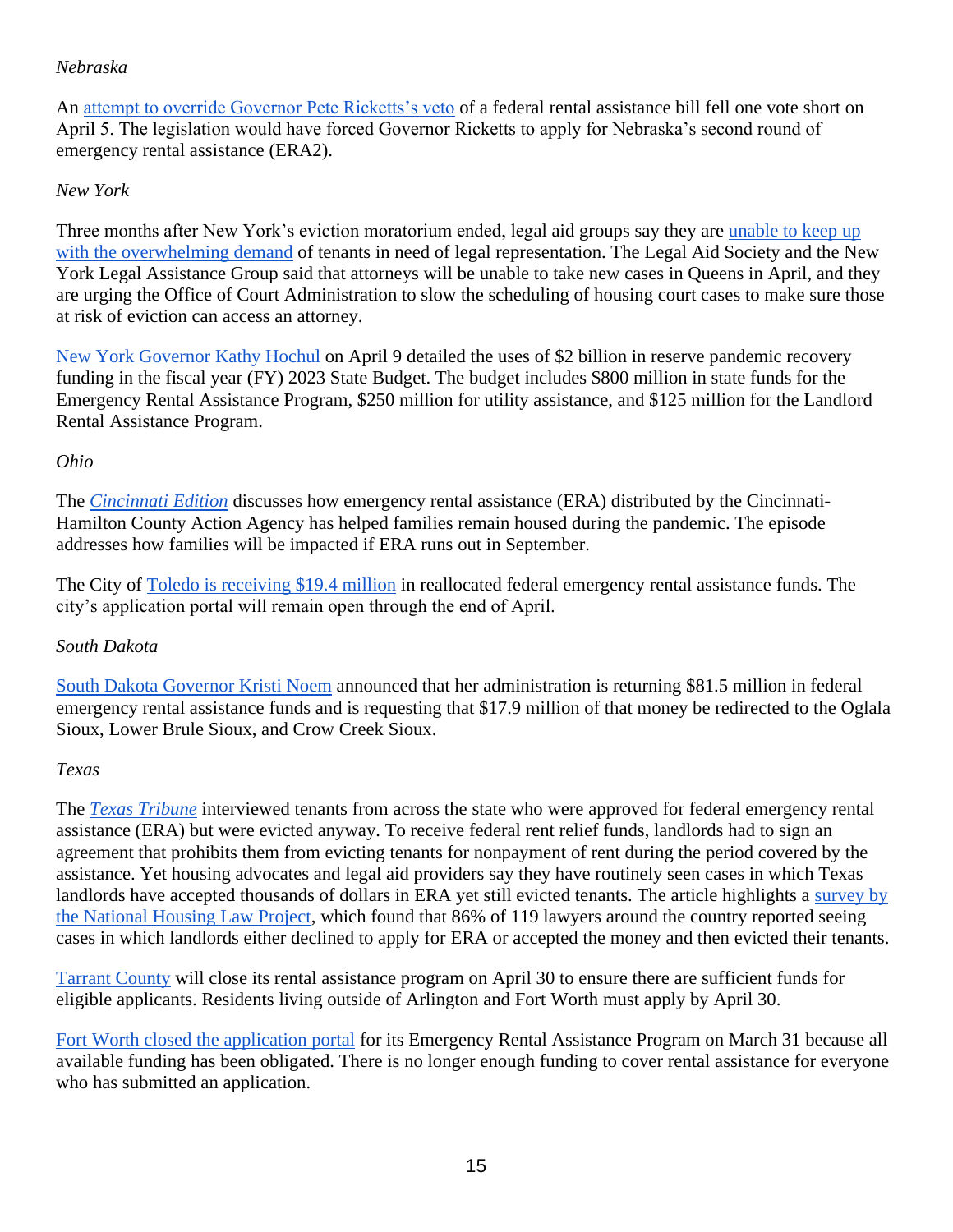The *[Austin Monitor](https://www.austinmonitor.com/stories/2022/04/travis-county-evictions-increase-in-a-wave-not-tsunami/)* reports that Travis County is seeing an increase in evictions as housing protections expire. Though the county has not seen the "tsunami" of evictions that was feared, Travis County has still seen a 7% increase in evictions compared to pre-pandemic levels.

### *Virginia*

[Virginia housing advocates](https://www.nbc12.com/2022/04/06/eviction-tsunami-housing-advocates-fear-eviction-surge-after-va-pandemic-protections-end-june-30/) fear a surge of evictions when the last of Virginia's COVID-19 eviction protections expire on June 30. The \$691 million in federal and state rental assistance coupled with added eviction protections have helped keep families in their homes throughout the pandemic. The end of eviction protections on June 30, however, could lead to a spike in evictions, since landlords and property managers will have fewer barriers preventing the evictions of tenants for nonpayment of rent.

#### *Washington*

*[The Olympian](https://www.theolympian.com/news/local/article260210065.html)* reports that many renters who have applied for rental assistance will likely remain in limbo for several more weeks as Thurston County's new rental assistance provider continues processing a large backlog of applicants. The new provider, LiveStories, is prioritizing certain groups, including clients of the Eviction Resolution Pilot Program at the Dispute Resolution Center.

#### **Guidance**

#### *Department of Housing and Urban Development*

- [HOME-ARP Housing Production Goal Calculation Worksheet and FAQ](https://www.hudexchange.info/resource/6605/homearp-housing-production-goal-calculation-worksheet-and-faq/) April 2022
- [COVID-19 Homeless System Response: Guidance for Recruiting, Hiring, and Retaining People with](https://files.hudexchange.info/resources/documents/COVID-19-Homeless-System-Response-Guidance-Recruiting-Hiring-Retaining-People-With-Lived-Experience-Expertise-of-Homelessness.pdf)  [Lived Experience and Expertise of Homelessness](https://files.hudexchange.info/resources/documents/COVID-19-Homeless-System-Response-Guidance-Recruiting-Hiring-Retaining-People-With-Lived-Experience-Expertise-of-Homelessness.pdf) – April 2022
- [COVID-19 Homeless System Response: IDIS Fact Sheet for ESG-CV Grant Reductions and Grant](https://files.hudexchange.info/resources/documents/COVID-19-Homeless-System-Response-IDIS-Fact-Sheet-for-ESG-CV-Grant-Reductions-and-Grant-Reallocation-of-Funds.pdf)  [Reallocation of Funds](https://files.hudexchange.info/resources/documents/COVID-19-Homeless-System-Response-IDIS-Fact-Sheet-for-ESG-CV-Grant-Reductions-and-Grant-Reallocation-of-Funds.pdf) – April 2022
- [COVID-19 Homeless System Response: Program Transfer Considerations for Households in ESG-CV](https://files.hudexchange.info/resources/documents/COVID-19-Homeless-System-Response-Program-Transfer-Considerations-for-Households-ESG-CV-Rapid-Re-Housing-Programs.pdf)  [Rapid Rehousing Programs](https://files.hudexchange.info/resources/documents/COVID-19-Homeless-System-Response-Program-Transfer-Considerations-for-Households-ESG-CV-Rapid-Re-Housing-Programs.pdf) – Updated April 2022

#### *Department of Treasury*

• [Treasury Emergency Rental Assistance Program: Request for Reallocated Funds Form](https://home.treasury.gov/system/files/136/1505-0266-Request-Voluntarily-Reallocated-Funds.pdf) – April 2022

## **Disaster Housing Recovery Updates – April 18, 2022**

#### **National News**

The [latest report](https://www.ipcc.ch/2022/04/04/ipcc-ar6-wgiii-pressrelease/) from the Intergovernmental Panel on Climate Change calls for urgent action to respond to global climate change. The report states that in less than a decade, human-created CO2 levels will cause temperatures to rise above levels agreed upon in the Paris Climate Accords unless more is done now to prevent temperature increases.

#### **Congressional Action**

The ["SPEED Recovery Act"](https://www.congress.gov/bill/117th-congress/house-bill/5641) was passed by the U.S. House of Representatives on April 4. The bill would raise the threshold for "Small Projects" under FEMA's Public Assistance Program, which reimburses local and state governments for work performed during and after disasters. Projects that cost up to \$1 million would receive expedited application reviews and reporting options. The bill was introduced by U.S. House Transportation and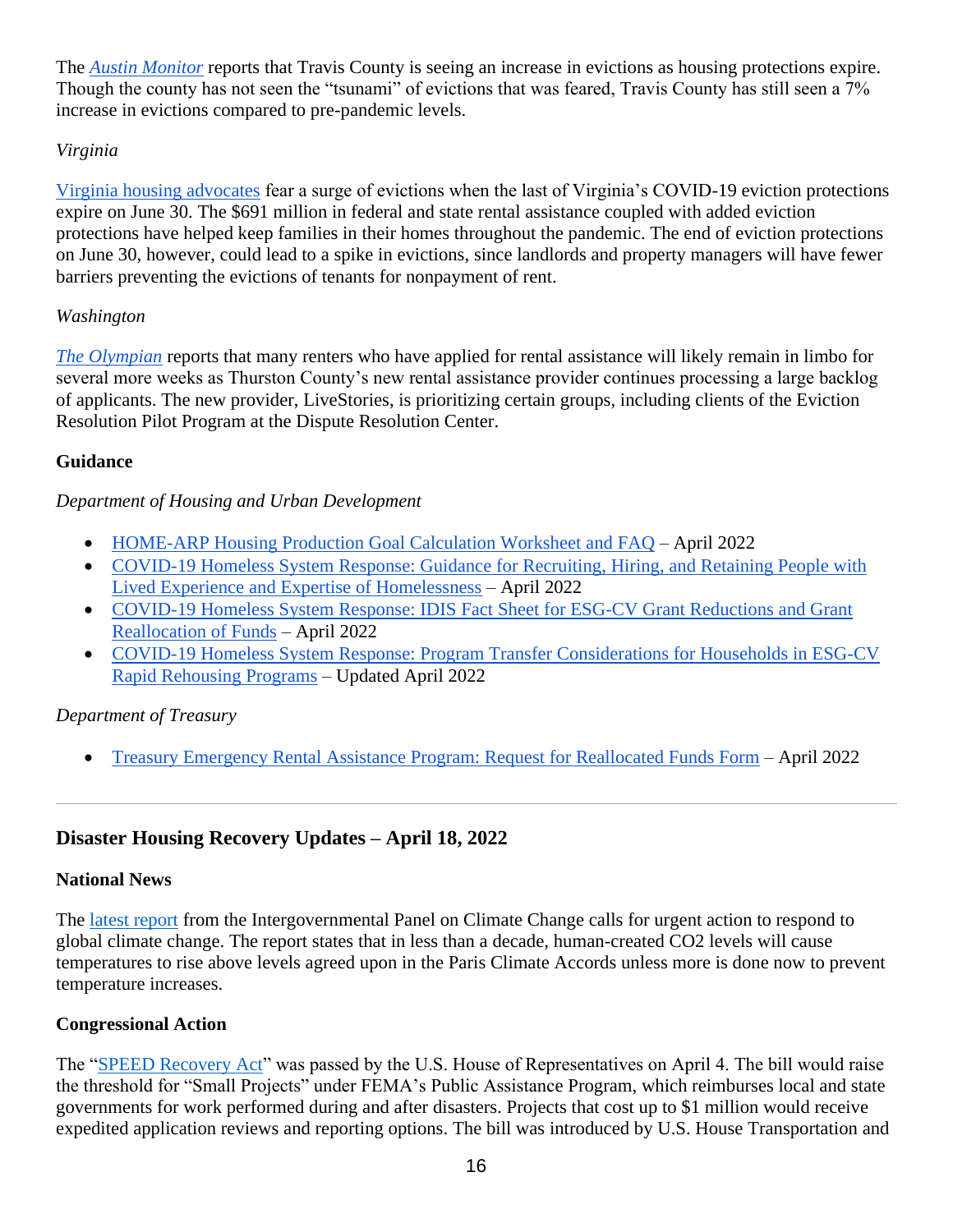Infrastructure Chairman Peter Defazio, Ranking Member Sam Graves, Representative Daniel Webster (R-FL), and Representative Dina Titus (D-NV).

The ["Resilient AMERICA](https://www.congress.gov/bill/117th-congress/house-bill/5689/actions) Act" was passed by the U.S. House of Representatives on April 4. The bill addresses FEMA's Building Resilient Infrastructure and Communities (BRIC) program, which permits additional mitigation measures to be undertaken with program funding, allows nonprofit facilities access to BRIC funds, and increases available funding under program grants. The bill was introduced by House Transportation and Infrastructure Chairman Peter Defazio, Ranking Member Sam Graves, Representative Daniel Webster (R-FL), and Representative Dina Titus (D-NV).

The U.S. House Transportation and Infrastructure Committee's Subcommittee on Economic Development, Public Buildings, and Emergency Management held a hearing, ["FEMA Priorities for 2022 and the 2022-2026](https://transportation.house.gov/committee-activity/hearings/fema-priorities-for-2022-and-the-2022-2026-strategic-plan)  [Strategic Plan,](https://transportation.house.gov/committee-activity/hearings/fema-priorities-for-2022-and-the-2022-2026-strategic-plan)" with FEMA Administrator Deanne Criswell as sole witness. Comments and questions focused on FEMA personnel issues, recent reforms to the Individual Assistance Program, FEMA's workforce, and more.

### **FEMA**

FEMA released a [Federal Register Notice](https://www.federalregister.gov/documents/2022/04/13/2022-07889/agency-information-collection-activities-proposed-collection-comment-request-federal-assistance-to) (FRN) calling for comments on the agency's decision to extend current approval of a wide variety of FEMA Individual Assistance documentation forms. These forms had previously been approved and utilized. FEMA requested comments that evaluate the quality, utility, and clarity of the information gathered and address the burden of data collection on disaster survivors. Comments are due on or before June 13.

FEMA also released an [FRN](https://www.regulations.gov/document/FEMA-2021-0023-0001/comment) regarding the administration of a preparedness research survey of disaster survivors from historically marginalized communities. According to the notice, the agency plans to make use of surveys, individual interviews, and focus groups. Comments are being collected to enhance the quality and utility of the process. Comments are due on or before June 13.

### **HUD**

HUD Secretary Marcia L. Fudge [visited](https://www.hud.gov/press/press_releases_media_advisories/hud_no_22_059) Puerto Rico and the U.S. Virgin Islands at the beginning of April. In Puerto Rico, she traveled to several areas hit by Hurricane Maria in 2017 and by the 2020 earthquakes. She conducted listening sessions with disaster survivors and emphasized HUD's commitment to providing equitable, safe, stable, resilient, and affordable housing to disaster survivors via the agency's Community Development Block Grant-Disaster Recovery program.

#### **State and Local Updates**

#### **Alaska**

At least 50 homes in [Haines, Alaska,](https://khns.org/50-haines-households-still-in-need-of-storm-recovery-assistance) have yet to be rebuilt after a deadly 2020 storm and accompanying landslides. Two-hundred and fifty homes were affected at the time, and while significant progress has been made, challenges remain. Mental health resources have also been difficult to access in the state, but local recovery groups have been attempting to connect disaster survivors with specialists.

#### **Louisiana**

FEMA held a brief [public comment period](https://www.wdsu.com/article/fema-trailer-camp-in-metairie-public-comment-window-closes-monday/39684836) concerning its plan to place 28 trailers in Metairie, LA, for Hurricane Ida survivors. The agency plans to keep the units available in Metairie until March 2023. Some residents of Metairie have voiced unfounded claims about increases in crime and flooding due to FEMA's decision.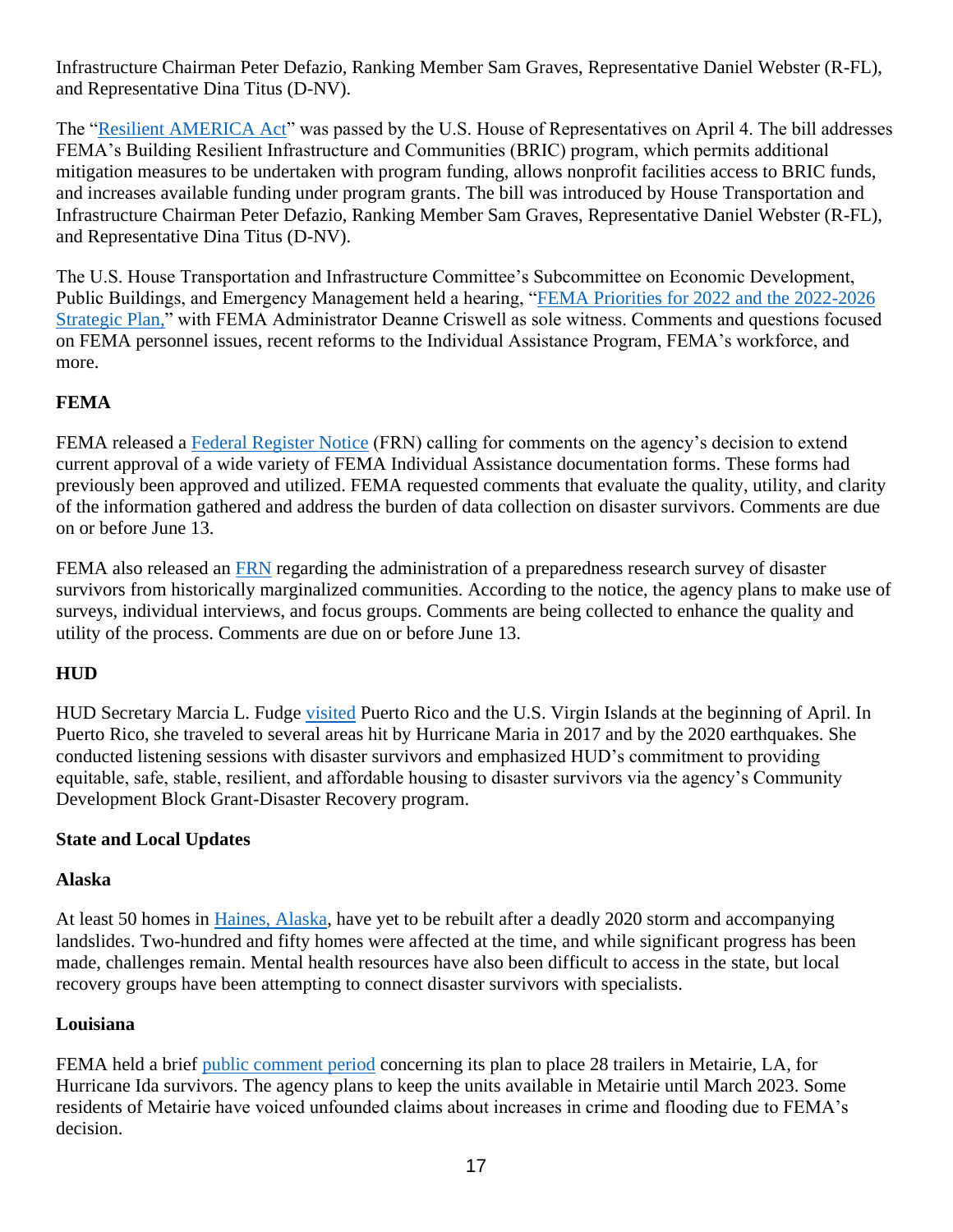### **North Carolina**

The North Carolina Office of Recovery and Resiliency was [accused](https://pulse.ncpolicywatch.org/2022/04/13/state-audit-blasts-department-of-public-safetys-handling-of-hurricane-florence-disaster-recovery-funds/#sthash.Lw3ZoJs3.dpbs) by the state auditor of failing to plan for the oversight of state funds provided for recovery from Hurricane Florence. The office is now working on reforms that would solve the issue, according to state officials.

#### **Oregon**

The number of homes destroyed by the [Holiday Farm Fire](https://nbc16.com/newsletter-daily/number-of-homes-lost-in-holiday-farm-fire-has-gone-up) in September 2020 increased to 574 dwellings. Currently, 47 homes have been rehabbed. Lane County, which was the county hardest hit by the fire, is using modular housing units to ensure adequate housing is available.

#### **Resources**

The *Journal of Affordable Housing and Community Development* published an [article](https://www.americanbar.org/content/dam/aba/publications/journal_of_affordable_housing/affordablehousingv30no3.pdf) about heir-property owners and disaster recovery in a recent issue.

The *International Journal of Disaster Risk Reduction* published an [article](https://www.sciencedirect.com/science/article/pii/S2212420922000747?via%3Dihub) about assessing inequalities in FEMA disaster recovery assistance allocations.

# **Opportunity Starts at Home**

## **Kaiser Permanente Doubles Investment in Affordable Housing to \$400 Million**

Kaiser Permanente recently [announced](https://www.prnewswire.com/news-releases/kaiser-permanente-doubles-investment-in-affordable-housing-economic-opportunity-301526019.html) that it would double its investment in affordable housing from \$200 million to \$400 million. The investment increase will be made to the company's Thriving Communities social impact investment fund, which focuses on investments that address community health needs in Kaiser regions and prioritizes investments in affordable and supportive housing. By doubling its investment in affordable housing, Kaiser Permanente expects to create or preserve 30,000 units of affordable housing by 2030.

"Kaiser Permanente views impact investing as a meaningful way to support healthy, financially strong communities, where all people can keep a roof over their heads, put food on the table, get the medical care they need when they need it, and lead the lives they want to live," said the company in a press release.

The new investment was the subject of a recent [episode](https://soundcloud.com/user-551236523/episode-6-housing-california-kaiser-permanente) in a podcast series by NLIHC's Opportunity Starts at Home (OSAH) campaign. The episode features Lisa Hershey from Housing California and Angela Jenkins from Kaiser Permanente. Throughout the episode, the two guests explore the intersections of housing and health and discuss the ways new cross-sector relationships and innovative approaches to housing are playing out in California.

Read the press release issued by Kaiser Permanente about the new investment [here.](https://www.prnewswire.com/news-releases/kaiser-permanente-doubles-investment-in-affordable-housing-economic-opportunity-301526019.html)

Listen to the OSAH campaign's podcast episode [here.](https://soundcloud.com/user-551236523/episode-6-housing-california-kaiser-permanente)

## **Fair Housing**

# **Four Days Left to Sign on to PIF Letter Urging Reform of Public Charge Rule**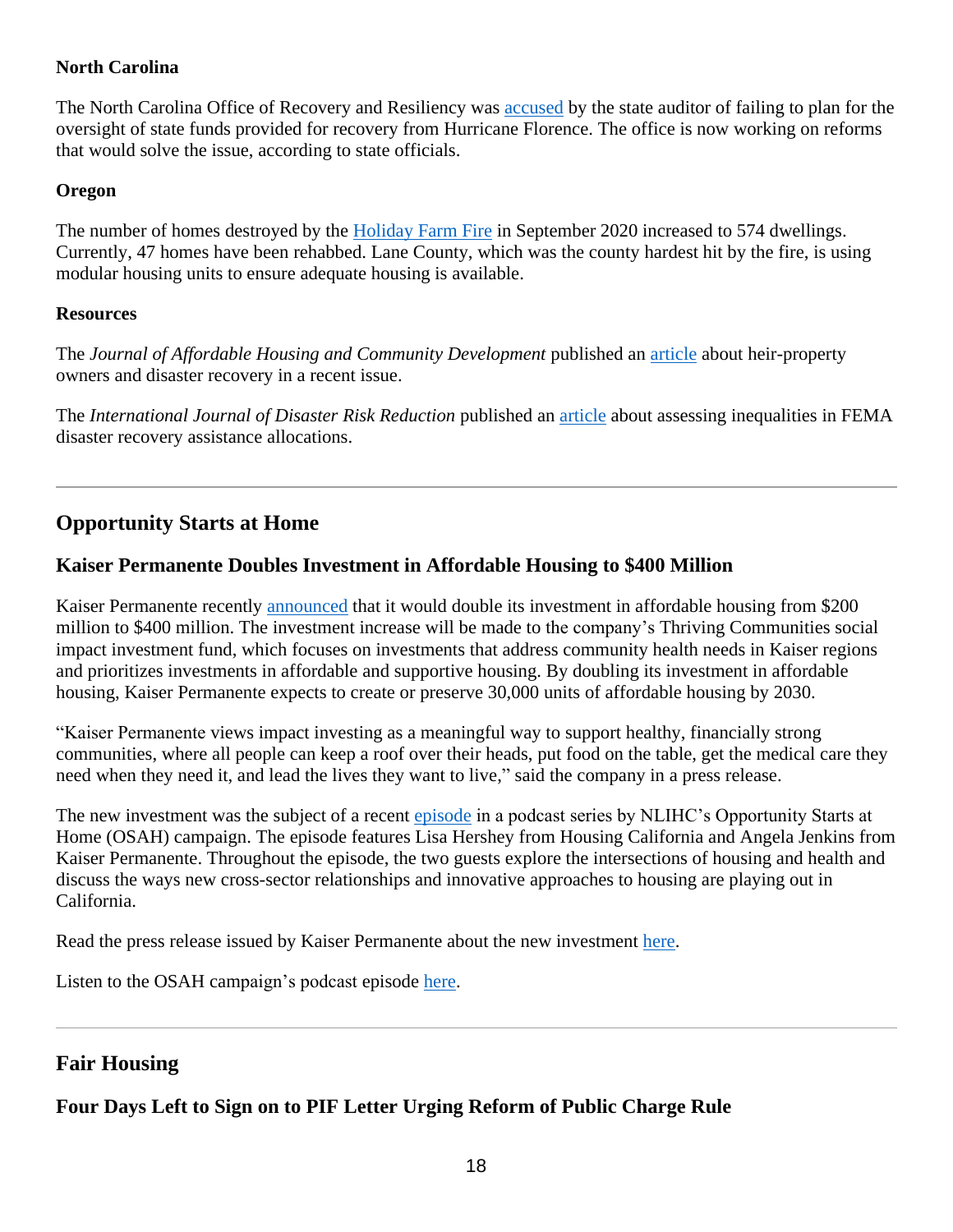NLIHC is urging advocates to support needed public charge rule reforms by signing on to a [letter](https://protectingimmigrantfamilies.org/signon/) to the Biden administration by the [Protecting Immigrant Families](https://protectingimmigrantfamilies.org/) (PIF) campaign. The letter urges the administration to act quickly to finalize responsible reforms that protect immigrant families' access to safety net programs, including public housing and Housing Choice Vouchers. Advocates have until the end of Thursday, April 21, to sign on to the letter.

The letter asserts that the public charge test is "an antiquated policy reflecting centuries of racial and class bias" and urges the Biden administration to finalize public charge reform to assure eligible immigrant families that they can use safety net programs without immigration concerns. The letter urges the U.S. Department of Human Services to make specific improvements as well, including (1) ensuring that state and local programs such as universal basic income programs are not considered in public charge determinations; (2) clarifying that Medicaid is never considered in public charge determinations; and (3) exempting orphans, domestic violence survivors, victims of other crimes, and other vulnerable immigrants from public charge determinations. Further information about the letter and the PIF campaign can be found on the website of [Keep Families Together,](https://www.keep-families-together.org/) a shared initiative of the National Housing Law Project.

As of April 14, 270 organizations had signed on to the letter. Advocates can determine whether organizations in their states have signed on via a [sign-on comment tracker.](https://protectingimmigrantfamilies.org/commenttracker/) NLIHC also encourages states and localities to submit public comments that cite data indicating the harm caused to their constituents by changes to the public charge policy enacted in 2019. Individuals can sign a separate [petition](https://protectingimmigrantfamilies.org/petition/) – available in nine languages – in support of the proposed rule. Like the letter, the deadline to sign the petition is April 21. The deadline for individuals or local governments to submit comments to the *Federal Register* is April 25.

Read the organizational sign-on letter at:<https://bit.ly/37wcc8k>

Explore a toolkit with tips and sample language for state and local agencies preparing to submit comments at: <https://bit.ly/3DSabPN>

Read the public petition at:<https://bit.ly/3JhnZ7t>

Read more about public charge on page 6-57 of NLIHC's *Advocates' Guide 2022*.

### **Research**

### **NLIHC to Release The Gap: A Shortage of Affordable Homes on April 21**

NLIHC will release this year's *The Gap: A Shortage of Affordable Homes* on April 21. Published annually, the report examines the supply of rental homes affordable and available to households at different income levels in the U.S. and provides estimates of affordable housing needs for each state, the District of Columbia, and the largest metropolitan areas. The report also gives an account of racial disparities in affordable housing. Every year, *The Gap* report reveals the stark shortage of homes affordable and available to America's extremely lowincome households. The report also documents the number of households at different income levels experiencing housing cost burdens (that is, spending more than 30% of their incomes on housing) and those suffering severe housing cost burdens (spending more than half of their incomes on housing). Severely housing cost-burdened extremely low-income households are at significant risk of housing instability, eviction, and homelessness. This year's report incorporates new data sources to examine the impacts of the COVID-19 pandemic on housing stability for renters.

The 2022 edition of *The Gap* will be available on April 21 at: [www.nlihc.org/gap.](http://www.nlihc.org/gap)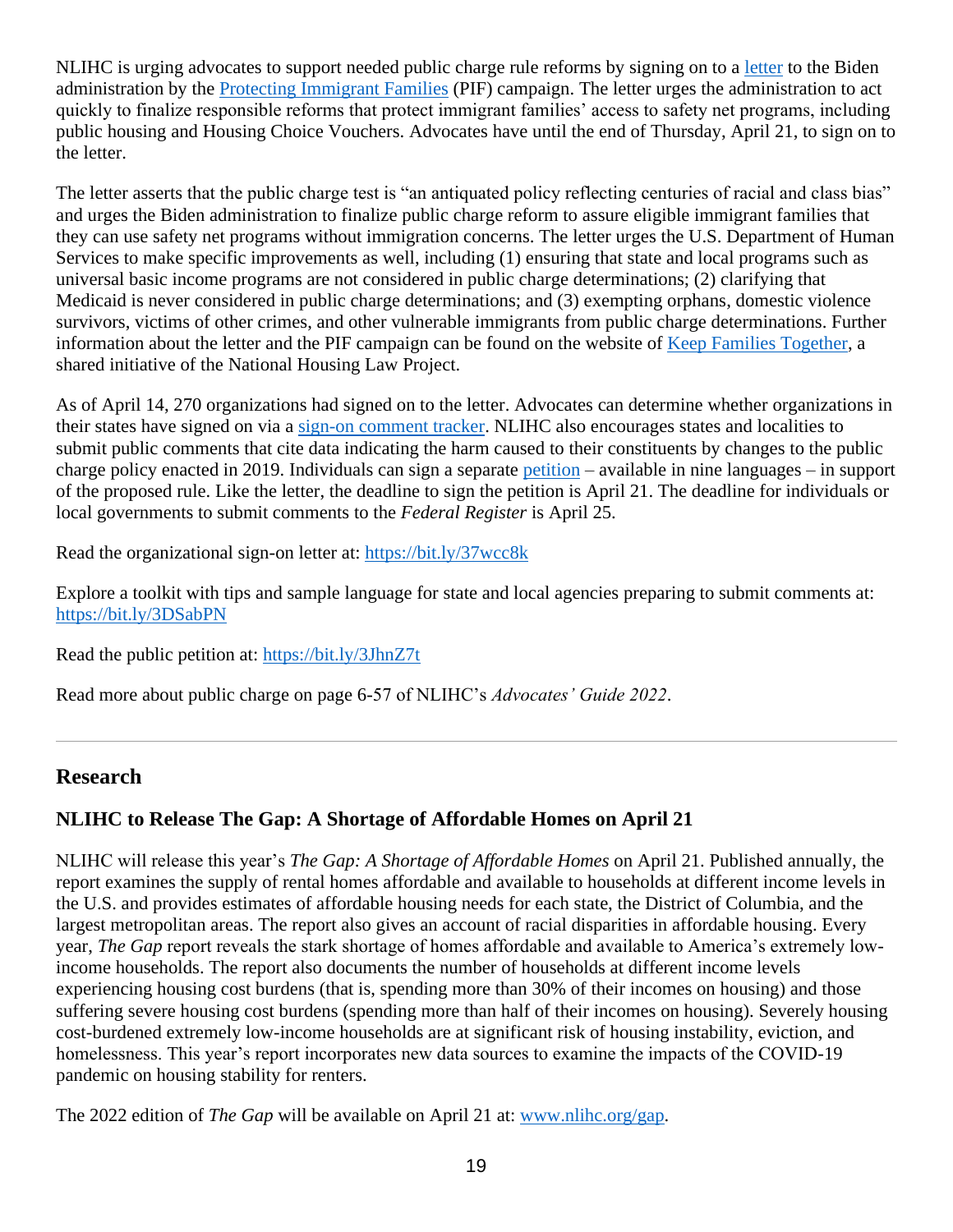### **Gentrifying Opportunity Zones Are More Likely than Non-Gentrifying Opportunity Zones to Receive Investments**

A new paper published in *Cityscape*, ["Gentrification and Opportunity Zones: A Study of 100 Most Populous](https://www.huduser.gov/portal/periodicals/cityscpe/vol24num1/article7.html)  [Cities with D.C. as a Case Study,"](https://www.huduser.gov/portal/periodicals/cityscpe/vol24num1/article7.html) examines the prevalence of gentrification within Opportunity Zone (OZ) census tracts and the ways gentrification impacts investments in these areas. Designed to spur economic development, Opportunity Zones comprise low-income census tracts where investors can receive tax breaks (see [Advocates' Guide Ch. 8\)](https://nlihc.org/explore-issues/publications-research/advocates-guide). The authors of the paper find that gentrifying OZ-designated tracts are more likely to receive investment than non-gentrifying OZ-designated tracts. In the District of Columbia, growing gentrification within OZ-designated tracts over time has led to increased in-migration of higher-income residents and increased displacement of lower-income residents.

The researchers calculate gentrification scores for each of the 100 core-based statistical areas (CBSAs) examined by dividing the annual change in the number of individuals of age 25 or higher with a bachelor's degree by the total population of age 25 or over. Across all 100 cities, the mean gentrification score was 1.83. On average, OZ-designated tracts had lower gentrification scores (1.49) compared to tracts that were eligible to be OZs but not designated as such (1.91). The researchers also ranked neighborhoods in three categories: those with a zero or negative gentrification score, those with a positive score below the national average, and those with a score above the national average. Twenty-six percent of OZ-designated tracts were classified as having scores above the national average – slightly less than the share of eligible but non-designated tracts in this category (29%).

The paper also examines residential and business vacancy data from the U.S. Postal Service (USPS) to predict which OZ-designated tracts are most likely to experience increased investments. The researchers hypothesize that gentrifying tracts are more likely to experience investment and will therefore have lower vacancy rates. The report finds that gentrifying OZ-designated tracts are significantly more likely to have lower vacancy rates compared to non-gentrifying OZ-designated tracts.

The authors use D.C. as a case study to explore how gentrification in OZ-designated tracts might predict future investment and affect migration and displacement. D.C. had a higher gentrification score (1.95) compared to the national average. Twenty-seven percent of OZ-designated tracts were categorized as gentrifying compared to 46% of eligible but non-designated tracts. Between 2011 and 2015, an increasing share of OZ-designated census tracts in D.C. experienced growth in the number college-educated graduates moving to these tracts. At the same time, an increasing number of residents below the  $25<sup>th</sup>$  percentile of the income distribution moved out of these tracts. The researchers also examined the number of construction permits issued in each census tract as a proxy measure for new investment. They found that gentrifying OZ-designated tracts were associated with a higher number of construction permits.

Though Opportunity Zones are meant to spur economic investment in lower-income neighborhoods, the paper reveals that the program may not be benefitting existing residents in gentrifying neighborhoods, as outmigration of low-income residents increases when gentrification intensifies. The paper notes that future research will analyze actual investments within Opportunity Zones and investigate how these investments impact gentrification.

Read the paper at:<https://bit.ly/3ru0rGx>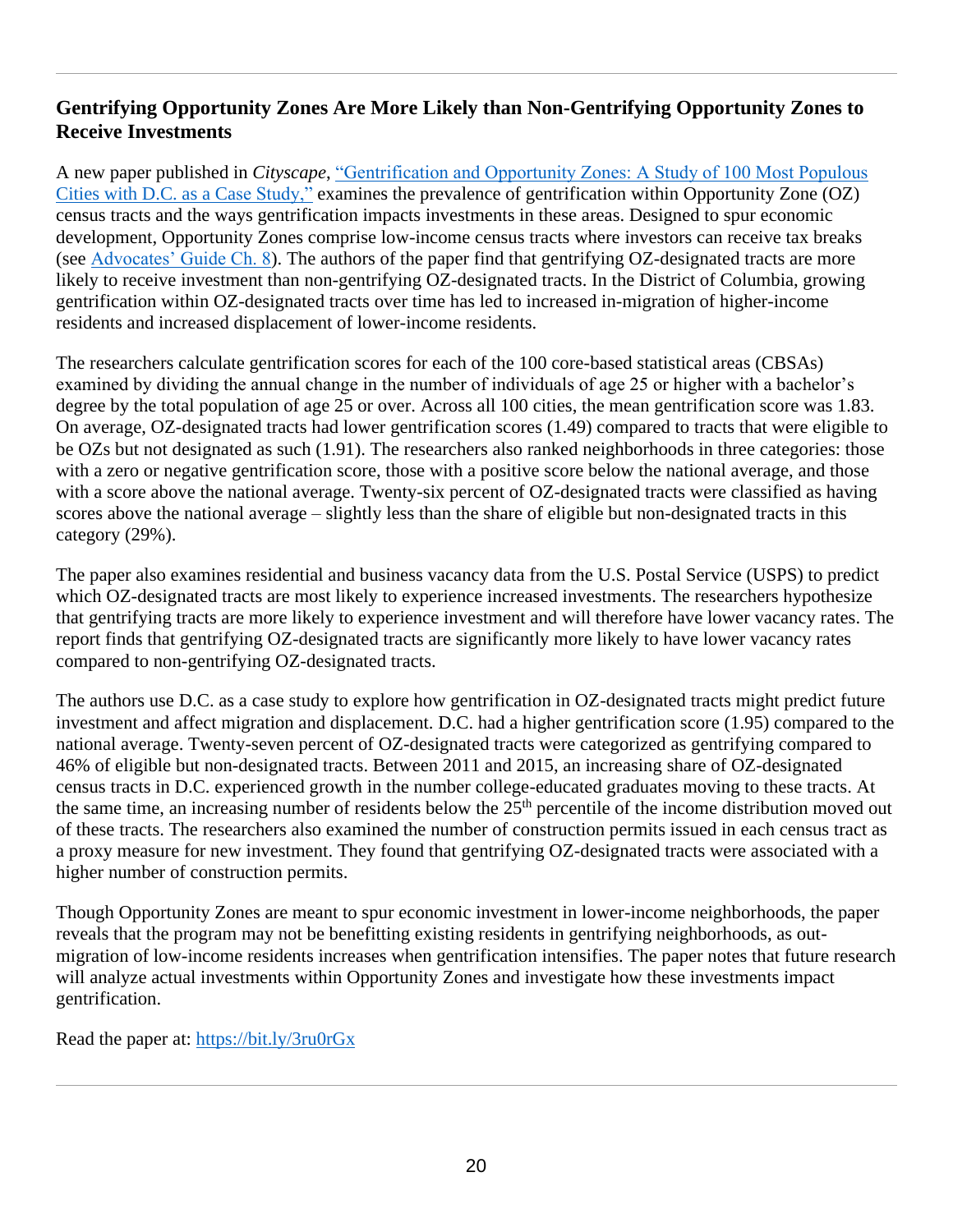# **Fact of the Week**



### **Just 55% of Renters Voted in 2020 National Election Compared to 71% of Homeowners**

#### Source: November 2010-2020 Current Population Survey data

# **From the Field**

## **St. Petersburg's City Council Votes to Allocate Unprecedented 76% of "American Rescue Plan Act" Funding to Housing**

St. Petersburg's City Council voted to allocate an unprecedented 76% of its "American Rescue Plan Act" (ARPA) funding to housing efforts, making the city the Florida locality that has designated the highest percentage of ARPA funds to affordable housing for the lowest-income people. Prior to the vote, housing advocates had called on the council to consider imposing rent control and declaring a housing state of emergency to address the city's housing crisis. The office of the City Attorney had opposed a rent-control measure on the grounds that it would result in liability risks. Local activists engaged in demonstrations, petitions, and meetings that resulted in the City Commission devoting \$14 million more for affordable housing than was included in the original proposal. St. Petersburg will now receive \$34 million in funding, receiving half in 2022 and the remainder in the summer of 2023, with a commitment to [allocate all resources by](https://stpetecatalyst.com/st-pete-to-spend-76-of-arpa-funds-on-housing/)  [December 31, 2024.](https://stpetecatalyst.com/st-pete-to-spend-76-of-arpa-funds-on-housing/)

In the announcement of the distribution of ARPA funding, Mayor Ken Welch indicated that ARPA funds will be allocated for housing resources as follows:

• \$20 million for multifamily affordable and workforce housing investments, focusing on housing for those with incomes of 60% of area median income (AMI) or below in order to comply with ARPA regulations. The resources from this investment will fund gap financing during the development process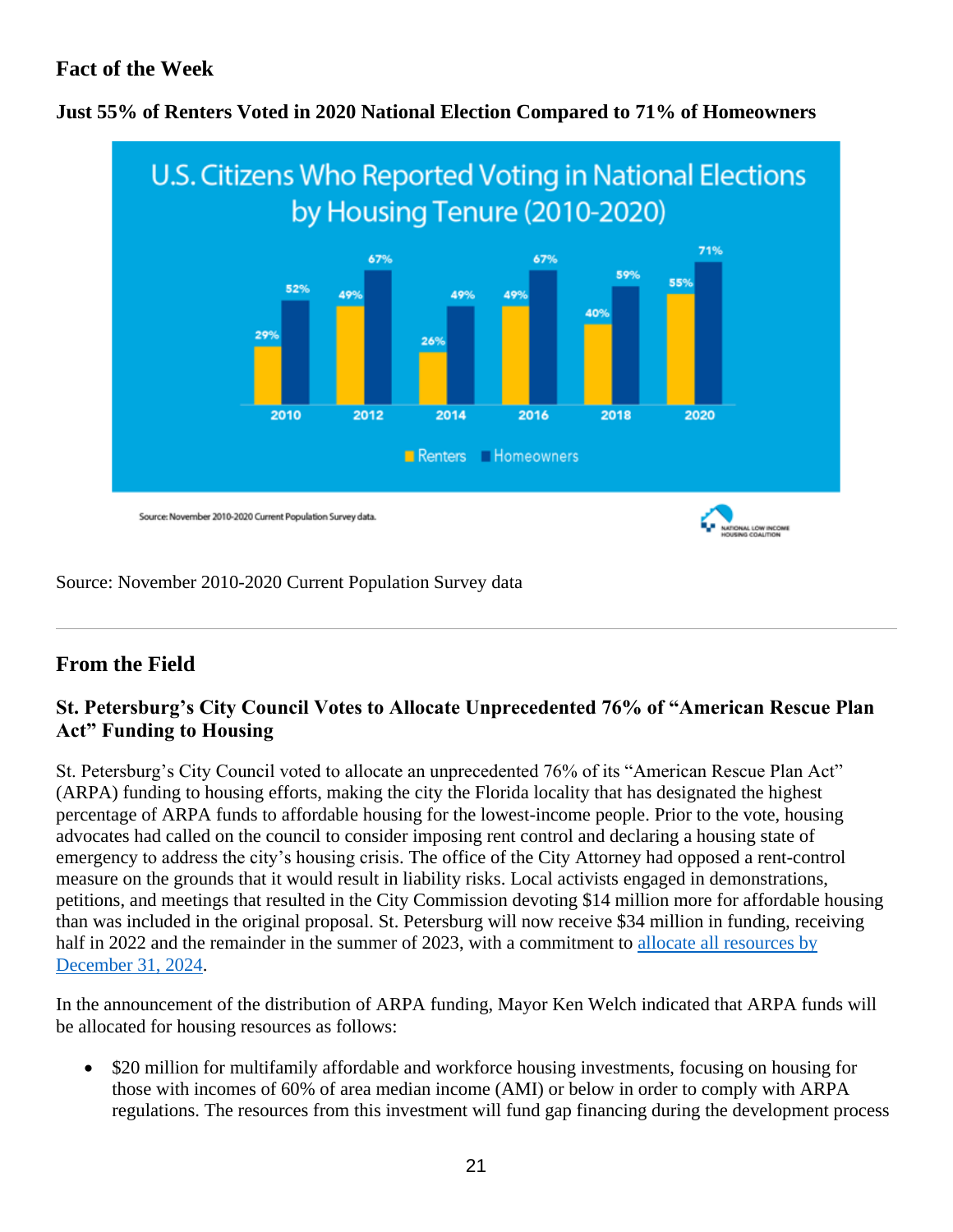that would otherwise have been too expensive for the city to take on. The city plans to release a notice of funding availability for these funds in April.

- \$6.5 million for Deuces Rising Workforce Townhome construction to fund the construction of 24 workforce townhomes for those with incomes of 120% of AMI or below. Maximum rents for these onebedroom apartments will be capped at \$831 per month. Income generated from the program will be reinvested in affordable housing insofar as the income will be returned to the Housing Capital Improvement Fund or other housing fund as determined by ARPA guidelines.
- \$2.5 million for scattered-site family shelter for homeless families. In response to the sharp decrease in emergency family shelter during the COVID-19 pandemic, the St. Petersburg City Council awarded a two-year contract to St. Vincent DePaul to provide 25 homeless families with emergency family shelter through leased apartments.
- \$1 million for permanent supportive housing services**.** While RFP responses are under evaluation, resources will be used to support the ongoing efforts of service providers and case workers as they work to ensure housing for the lowest-income renters.
- \$3.5 million for future rental assistance or various needs.
- \$500,000 for general administrative expenses.

While St. Petersburg advocates acknowledge the significance of these allocations, they are continuing to mobilize to ensure that city leaders follow through on their commitment to providing access to affordable housing for the lowest-income renters. Last week, approximately 70 advocates congregated at the People's Council of St. Pete's meeting to discuss strategies for elevating the issue of affordable housing. As the affordable housing crisis permeates their communities, advocates plan to continue organizing for change in pursuit of housing justice.

# **NLIHC Careers**

## **NLIHC Seeks Chief Operating Officer**

NLIHC seeks a chief operating officer to oversee the day-to-day operational functioning of NLIHC and ensure that the financial, administrative, resource development, human resources, and communications/media relations of the Coalition support NLIHC policies and achieve NLIHC's goals and objectives. The COO works closely with the president and CEO; supervises the senior director of administration, operations director, senior director of media & communications, and development coordinator(s); and coordinates closely with other key staff throughout the Coalition to ensure the achievement of organizational priorities on time and within the approved budget. The COO has substantial interaction with the NLIHC Board and represents NLIHC to many stakeholders.

### **Responsibilities:**

### **Finance and Administration**

- 1. Supervise the senior director of administration, the operations director, and contracted accounting firm.
- 2. Prepare and monitor annual budgets for both NLIHC  $501(c)(3)$  and the NLIH Policy Center  $501(c)(4)$ .
- 3. Lead NLIHC team (and contracted accountants) on preparation of annual audits and on the preparation and submission of IRS 990 tax forms for the NLIHC  $(c)(3)$  and  $(c)(4)$ .
- 4. Ensure preparation of monthly finance reports for (c)(3) and (c)(4) for review by president, finance committee, executive committee, and full Board.
- 5. Approve expenditures as per approved budget; ensure correct account coding.
- 6. Monitor investments, implement investment policy, and recommend timing of approved draws for operations.
- 7. Serve as staff to Finance/Audit Committee and Investment Committee of NLIHC Board of Directors.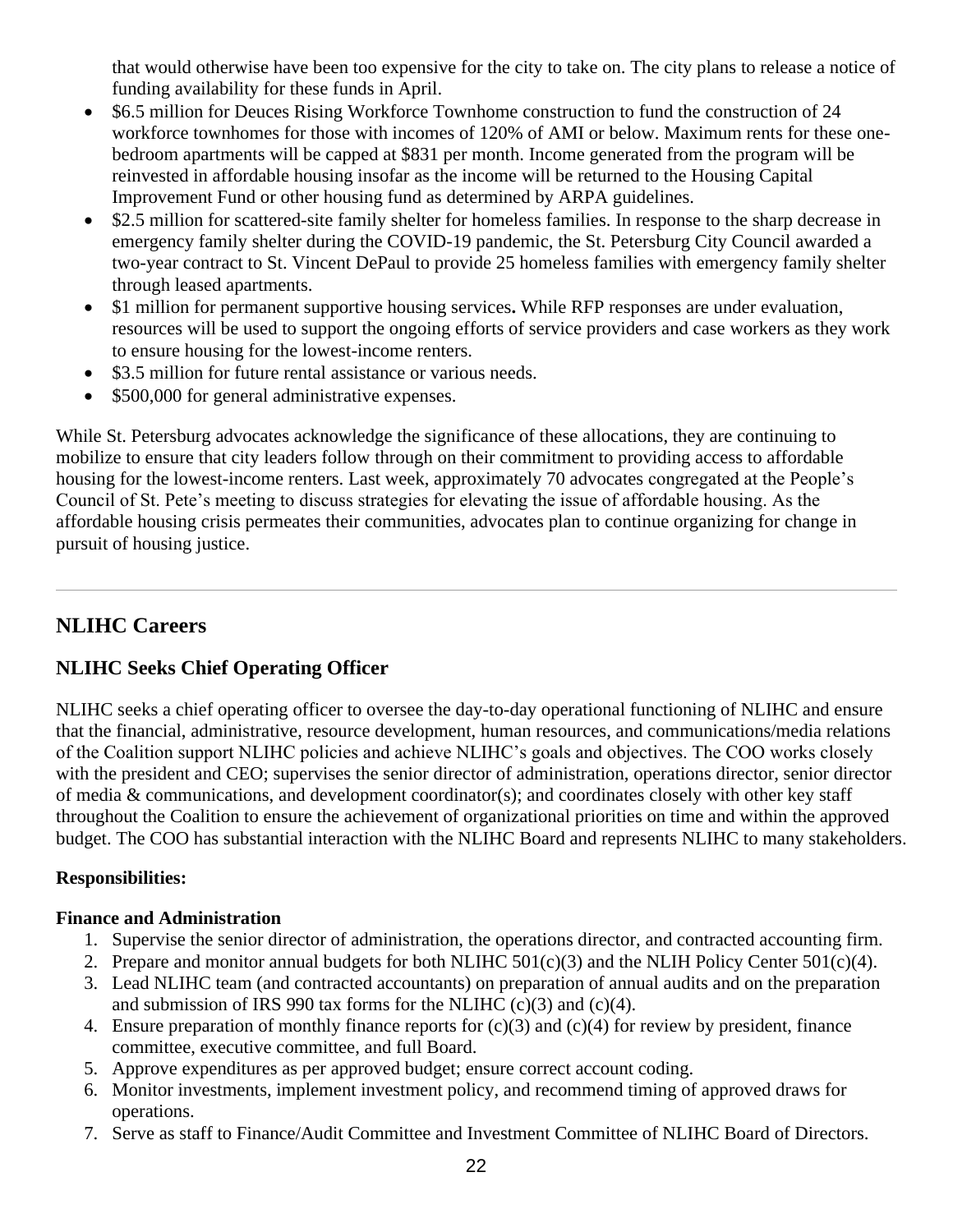- 8. Ensure maximum effectiveness and efficiency of organizational use of information technology and contracted IT managed services providers.
- 9. Ensure efficient operation of office facility and equipment; direct process to secure new office space, negotiate leases, and direct office build-out, if/when needed.
- 10. Oversee all logistical aspects of annual housing policy forum, including negotiations with forum facility, audio-visual, and other contracts.
- 11. Ensure completion of 403B Retirement Plan non-discrimination testing, submission of 5500, and other retirement plan fiduciary responsibilities.
- 12. Track expenses versus budgets for all corporate- and foundation-funded projects, prepare financial reports.
- 13. Negotiate and renew all insurance policies in coordination with senior director of administration (health, D&O, liability, crime, cyber, etc.)
- 14. Review, negotiate, and sign Coalition contracts and work orders.
- 15. Review bi-monthly payroll, identify and resolve any issues.

#### **Fund Development**

- 1. Supervise development coordinator(s) and ensure budgeted revenue from grants, contributions and events is raised.
- 2. In collaboration with development coordinator(s), prepare and submit major grant proposals and reports, including budgets and financial reports. Write and/or edit fundraising appeals.
- 3. With or on behalf of the CEO, represent the Coalition in fund development meetings with donors and prospective donors.
- 4. Oversee the successful execution of Leadership Awards Reception and other major fundraising events, ensuring successful events and revenue goals met.
- 5. Guide development coordinator as the staff to the Fund Development Committee of NLIHC Board of Directors.

### **Human Resources**

- 1. Oversee recruitment and hiring of all staff except CEO; recommend finalists to CEO.
- 2. Oversee staff training activities, including onboarding orientation of all staff.
- 3. Support performance management and lead the twice-annual performance review processes.
- 4. Conduct periodic reviews and updates of position descriptions and salary ranges; recommend changes.
- 5. Oversee contract with human resources provider for various HR services/projects.
- 6. Conduct periodic review and updating of Personnel Policies; recommend changes.
- 7. Serve as staff to Personnel Committee and the CEO Performance and Compensation Committee of NLIHC Board of Directors.
- 8. Ensure intern recruitment, applications, selection, and onboarding take place.

### **Communications and Media Relations**

- 1. Supervise the senior director of media & communications.
- 2. Ensure all priority media/communications team goals, objectives, activities, and projects are carried out/achieved on time and within budgets.
- 3. Oversee the editing, compilation, and transmission of the weekly NLIHC *Memo to Members and Partners* e-newsletter, calls-to-action, and other eblasts - conducting reviews and ensuring quality.
- 4. Ensure the successful preparation/completion of the NLIHC *Annual Report*, *Advocates Guide*, and other key publications.

### **Organizational Leadership**

- 1. Fill in for the CEO (representing NLIHC at funder meetings, leading staff meetings, etc.) as assigned.
- 2. Oversee the compilation of annual workplan for review by CEO.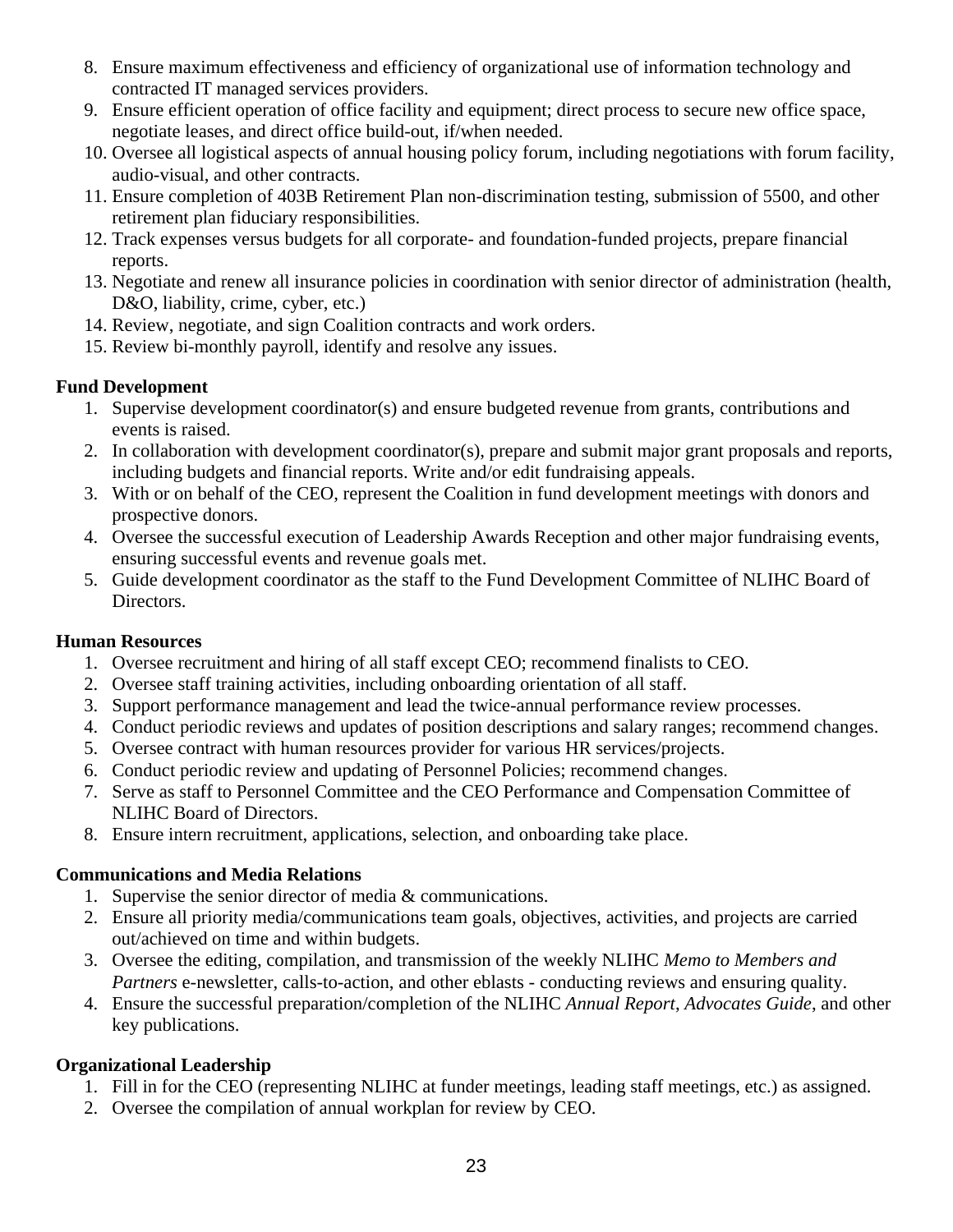- 3. Ensure documentation of all activities and outcomes to provide data necessary for internal and grant reports; oversee preparation of monthly program tracking/summary reports for review by president and Board of Directors.
- 4. Attend and report at meetings of NLIHC Board of Directors and Executive Committee. Serve as lead staff for Finance, Audit, Personnel, Investment, and CEO Performance/Compensation Committees of the Board of Directors.
- 5. Participate in staff meetings, retreats, trainings, and all NLIHC events.

Other duties as assigned

**Supervises:** Senior Director of Media & Communications Senior Director of Administration Operations Director Development Coordinator(s) Senior Executive Assistant (partial)

## **Qualifications**:

To receive serious consideration for this position, an applicant should have the following attributes and background:

- A bachelor's degree required; an advance degree preferred.
- More than 10 years of senior leadership experience directing operations and supervising staff, including other supervisors of teams.
- Strong experience in budgeting and financial management, fund development and donor stewardship with corporations and foundations, human resource management, and other operations. Experience in marketing, communications, media relations preferred.
- A strong, demonstrated commitment to the alleviation of poverty and to social/racial justice (affordable housing knowledge/experience preferred).
- Demonstrated strong organizational skills, attention to detail, and ability to coordinate multifaceted efforts by diverse teams.
- Excellent communications skills, both orally and in writing.
- Experience successfully building and maintaining professional partnerships and relationships.
- An ability to work in a diverse, fast-paced environment.

## **Compensation and Benefits:**

An equal opportunity, affirmative action employer, NLIHC offers a competitive salary and benefits package. This is a full-time position located in Washington, DC (with partial telework available).

## **Job Application Process:**

Send a cover letter, resume, and two writing samples to: NLIHC President and CEO Diane Yentel and current COO Paul Kealey, NLIHC, 1000 Vermont Avenue, N.W., Suite 500, Washington, D.C. 20005 at dyentel@nlihc.org and pkealey@nlihc.org. The cover letter should describe the candidate's interest in and relevant experiences for the position and include salary requirements and the names and contact information for at least three people serving as candidate references. (NLIHC will not contact references before consulting with the candidate.)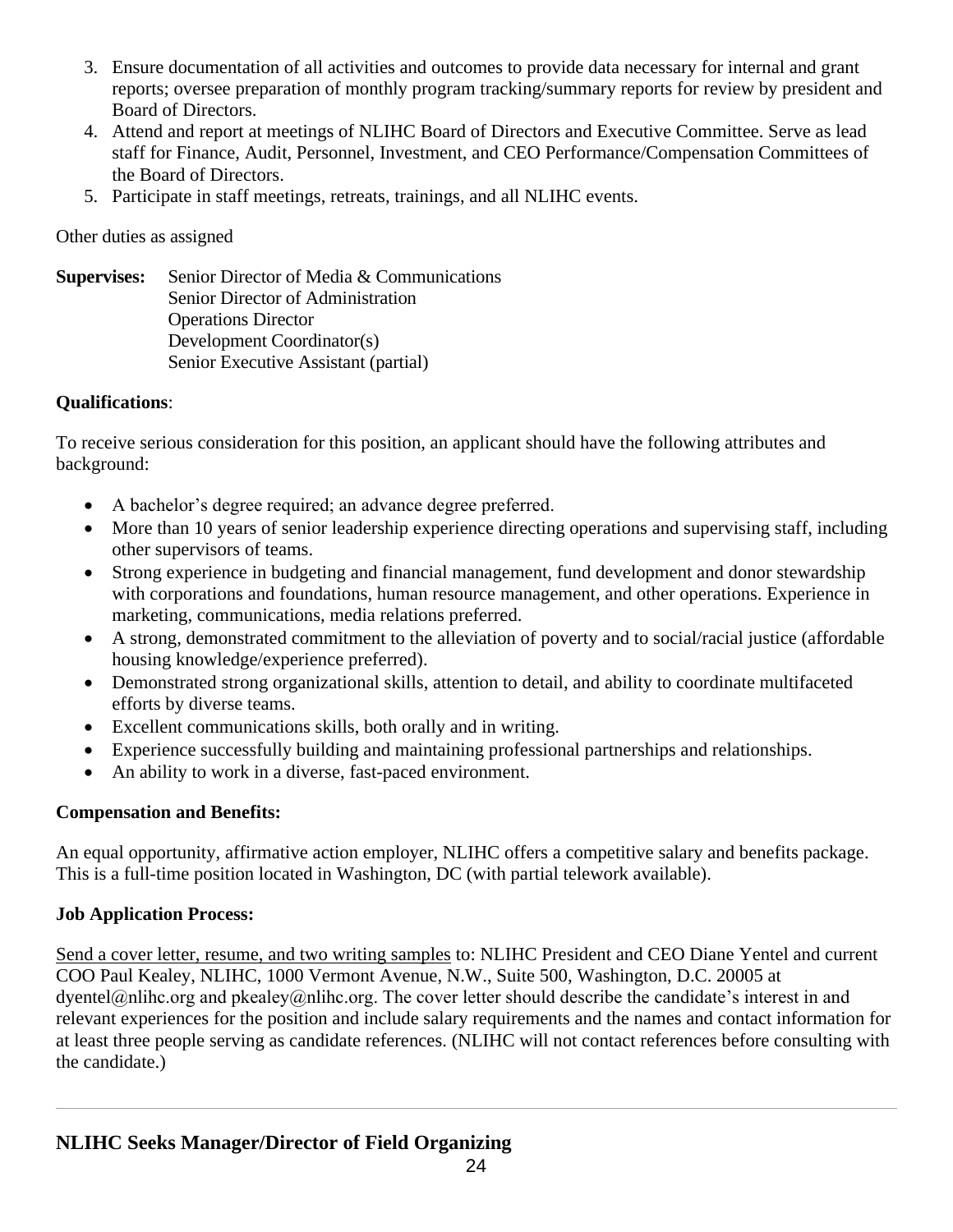NLIHC seeks a manager/director of field organizing who will oversee the implementation of all field outreach, organizing, and advocate-mobilization efforts in support of the NLIHC mission, goals, and objectives, and who will supervise the Coalition's field organizers on all membership, state partner, and other advocate engagement, retention, and mobilization. Candidates will be considered for a role as either manager or director based on years of relevant experience. The manager/director of field organizing will report to the senior vice president for public policy and field organizing.

## **RESPONSIBILITIES**

- 1. Training, supporting, and supervising current team of five field organizers.
- 2. Managing field team logistics and administration.
- 3. Planning and coordinating all aspects of NLIHC's *Our Homes, Our Votes* nonpartisan voter and candidate engagement project.
- 4. Planning and conducting peer-learning and capacity-building meetings for the HoUSed campaign (for universal, stable, affordable housing) grantees and for the *Our Homes, Our Votes* (grantees and other participants) cohort.
- 5. Supporting NLIHC staff on their projects that involve grants to and engagement with partner organizations/members.
- 6. Staffing the board Membership Committee and the State Coalition Caucus, with support from lead field organizers.
- 7. Planning and coordinating NLIHC's annual Capitol Hill Day and Capitol Hill Day trainings.
- 8. Overseeing and coordinating the work of the field team in planning and executing annual strategies to achieve membership revenue, retention, and new member goals.
- 9. Overseeing maintenance of the Coalition membership and contacts databases (Salesforce) and mailing lists (MailChimp).
- 10. Leading all engagement, organizing, and mobilization activities, including the development and dissemination of calls to action; activation of members and campaign endorsers for sign-on letters and legislative communication; engagement in *Our Homes, Our Votes*; etc.
- 11. Developing and implementing digital organizing/engagement strategies to build field support for NLIHC's policy agenda, including peer-to-peer texting and other digital tools.
- 12. Participating in the planning of briefings, dialogues, and other informational forums on issues related to Coalition objectives.
- 13. Overseeing all NLIHC state partner activities, including monthly/biweekly Zoom or teleconference and twice-annual in-person meetings.
- 14. Presenting on NLIHC priorities, key activities, campaigns, and other topics at NLIHC state partner, member, and other partners' events/convenings.
- 15. Ensuring strong field support to the senior vice president for equity, diversity, and inclusion on residentengagement efforts, including NLIHC's *Tenant Talk* publication, *Tenant Talk Live* webinars, and resident trainings at the annual NLIHC Policy Forum.
- 16. Attending all meetings of the Board of Directors and other Board committees, as needed.
- 17. Participating in staff meetings, retreats, trainings, and all Coalition events.
- 18. Participating in the planning and implementation of the annual Policy Forum, including speaker recruitment and coordination of communications activities, as assigned.
- 19. Other duties, as assigned.

# **QUALIFICATIONS**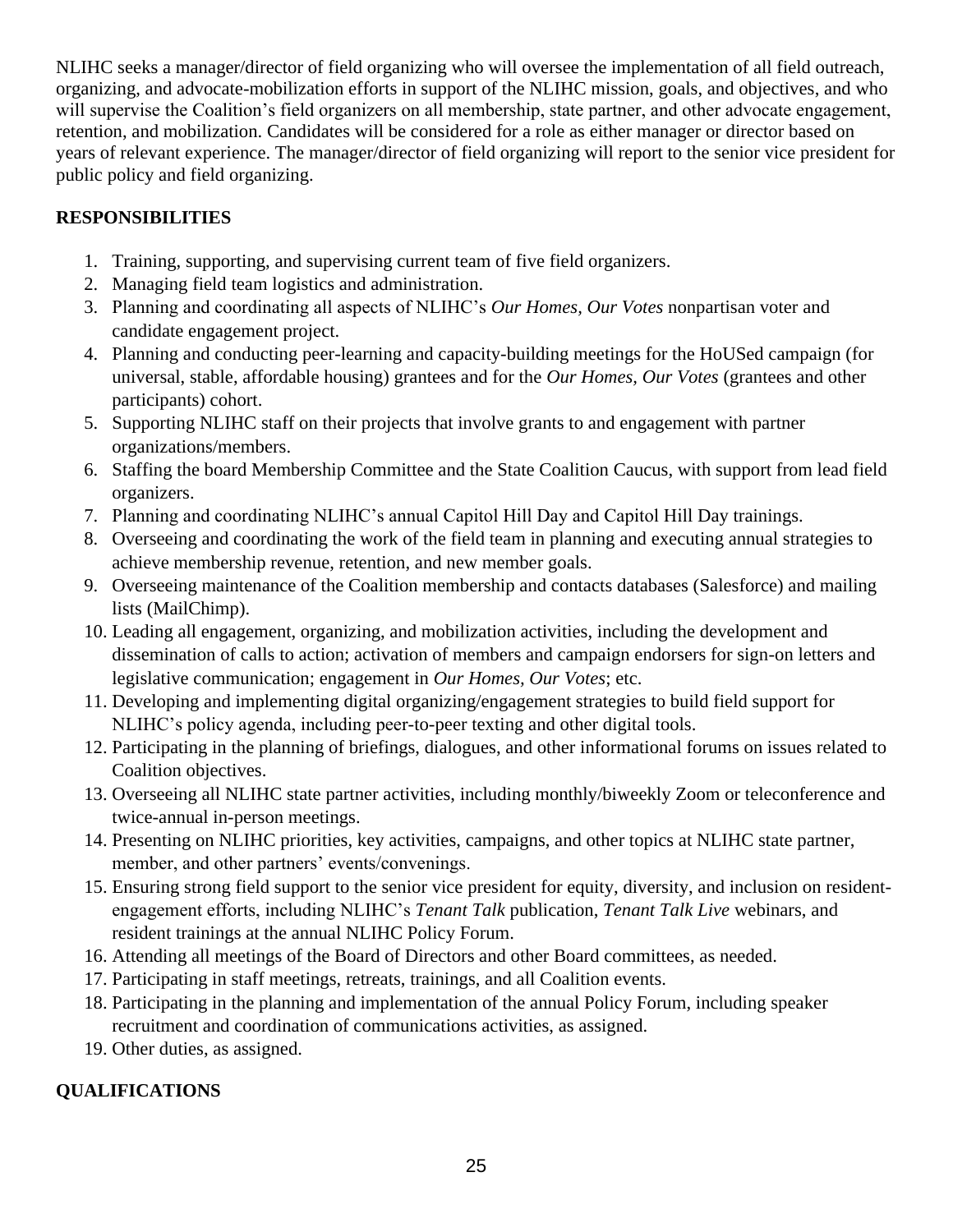Applicants must possess a bachelor's degree and preferably at least four years of work experience in organizing/mobilization of policy campaigns, U.S. election campaigns, and/or direct assistance to low-income communities (additional years of experience preferred; exceptional candidates with fewer may be considered). Candidates should have at least two years of experience supervising staff or directly coordinating the work of other team members (e.g., as a team lead). Applicants should have a strong commitment to social justice and knowledge of affordable housing or homelessness issues. Candidates should have strong analytical, writing, and organizational skills, as well as a keen attention to detail. Applicants should have a strong ability to prioritize and effectively manage multiple tasks in a fast-paced work environment. Candidates should have a commitment to racial equity and experience working within an equity framework to build power and advance goals. Applicants should also be proficient in the Microsoft Office suite. Familiarity with Salesforce CRM database system would be plus.

**COMPENSATION AND BENEFITS:** An equal opportunity, affirmative action employer, NLIHC offers a competitive salary and a generous benefits package. This is a full-time position located in Washington, D.C. (with partial telework available).

**JOB APPLICATION PROCESS:** Send a cover letter, resume, and two writing samples to: NLIHC Director of Operations Bairy Diakite, NLIHC, 1000 Vermont Avenue, N.W., Suite 500, Washington, D.C. 20005 at bdiakite@nlihc.org. The cover letter should describe the candidate's interest in and relevant experiences for the position and include salary requirements and the names and contact information for at least three people serving as candidate references. (NLIHC will not contact references before consulting with the candidate.)

# **NLIHC in the News**

## **NLIHC in the News for the Week of April 10**

The following are some of the news stories that NLIHC contributed to during the week of April 10:

- "Billions in federal rental assistance is still available. Here's what struggling renters need to know" *CNBC,* April 13 at:<https://cnb.cx/3viAJpz>
- "Record-setting rent prices spiking nationwide" *The Hill,* April 13 at:<https://bit.ly/3OhBaco>
- "One company's solution for more affordable housing: 3D-printed homes" *CBS News*, April 14 at: <https://cbsn.ws/3jJ9LC2>

# **NLIHC News**

## **Where to Find Us – April 18**

NLIHC President and CEO Diane Yentel and other NLIHC staff will be speaking at the following events in the coming months:

- [Funders Together to End Homelessness](https://www.funderstogether.org/events) Monthly Meeting Virtual, April 21
- Tenants & Neighbors [Annual Members Meeting 2022](https://crm.tandn.org/events/event/virtual-annual-members-meeting-2022/) Virtual, April 23
- [National Association of Local Housing Finance Agencies \(NALHFA\)](https://nam04.safelinks.protection.outlook.com/?url=http%3A%2F%2Fwww.nalhfa.org%2F&data=04%7C01%7C%7C85398fd9d3f8476d2cd508da1bff25d4%7Cd9ab7747cd104372b0b3229c61592adf%7C0%7C0%7C637853079972286512%7CUnknown%7CTWFpbGZsb3d8eyJWIjoiMC4wLjAwMDAiLCJQIjoiV2luMzIiLCJBTiI6Ik1haWwiLCJXVCI6Mn0%3D%7C1000&sdata=tYRhyVFlcJ9oXOda%2F0%2BEjI1xoHochK5SLiR1MQfMEZE%3D&reserved=0) 2022 Annual Conference New York, NY, April 25
- [University of Delaware webinar](https://www.udel.edu/) Keynote Speaker, Virtual, April 27
- [Citizens' Housing & Planning Association Federal Policy Forum](https://www.chapa.org/) Virtual, May 3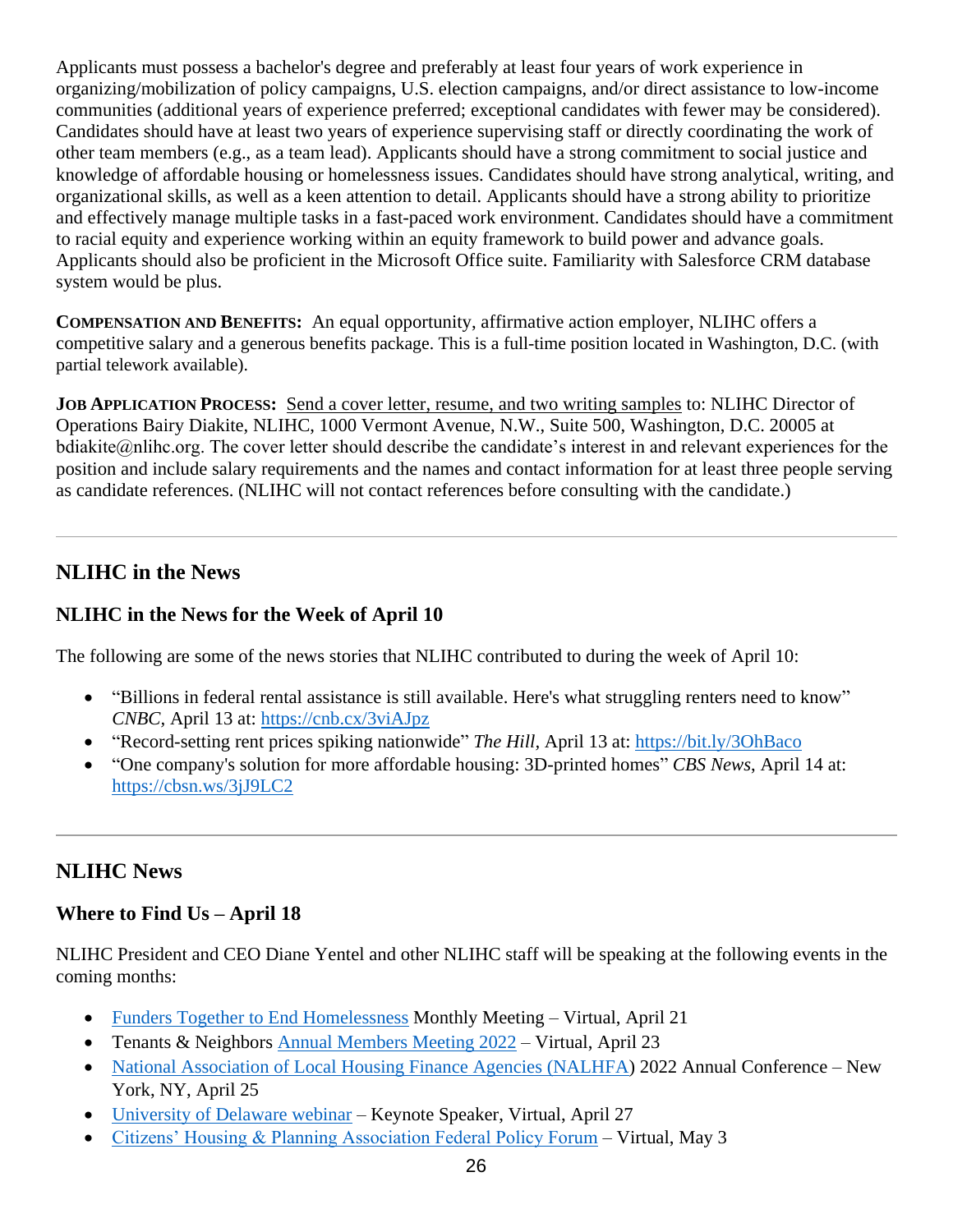- [New Mexico Summit on Health Equity](file://///nlihc-file.nlihcad.local/shared/MEMO2MEM/2022%20Memo/1.%20Apr/April%2011/Master/2022%20Summit%20on%20Health%20Equity%20-%20NewMexicoHealthEquity.org%20(nmhealthequity.org)) Plenary Speaker, Virtual, May 4
- [Connecticut Coalition to End Homelessness, 19th Annual Training Institute,](https://nam04.safelinks.protection.outlook.com/?url=https%3A%2F%2Fnlihc.us4.list-manage.com%2Ftrack%2Fclick%3Fu%3De702259618becdc3f0451bd5d%26id%3D0a07af1f9c%26e%3D1f62443a73&data=04%7C01%7C%7Cd4f86c2808314d1d3dba08d9faed43d2%7Cd9ab7747cd104372b0b3229c61592adf%7C0%7C0%7C637816719238131402%7CUnknown%7CTWFpbGZsb3d8eyJWIjoiMC4wLjAwMDAiLCJQIjoiV2luMzIiLCJBTiI6Ik1haWwiLCJXVCI6Mn0%3D%7C3000&sdata=fuuzWu4wnuK0vtkCF7mnNLlt65teaqkx7kv5okGlD2Y%3D&reserved=0) Keynote Speaker, Hartford, CT, May 11
- [Wisconsin Collaborative for Affordable Housing, "A Home for Everyone Conference 2022"](https://ahomeforeveryone.events/) Milwaukee, WI, May 11-12
- [HousingWorks RI](https://www.housingworksri.org/) Get Housing Right Conference Virtual, May 12
- [St. Ambrose University School of Social Work 24](https://nam04.safelinks.protection.outlook.com/?url=https%3A%2F%2Fnlihc.us4.list-manage.com%2Ftrack%2Fclick%3Fu%3De702259618becdc3f0451bd5d%26id%3Dcff378f09d%26e%3D1f62443a73&data=04%7C01%7C%7Cd4f86c2808314d1d3dba08d9faed43d2%7Cd9ab7747cd104372b0b3229c61592adf%7C0%7C0%7C637816719238131402%7CUnknown%7CTWFpbGZsb3d8eyJWIjoiMC4wLjAwMDAiLCJQIjoiV2luMzIiLCJBTiI6Ik1haWwiLCJXVCI6Mn0%3D%7C3000&sdata=AVkiZYwfk%2F1Lxw0v4j%2BU%2Fonc2UGGneWqJ1OMCzSZAYs%3D&reserved=0)<sup>th</sup> Annual Social Justice Conference, Keynote Speaker, Davenport, IA, May 19
- [Princeton Community Housing Gala](https://www.pchhomes.org/) Virtual, July 21
- [Idaho Housing and Finance Association Annual Housing Conference](https://www.idahohousing.com/housing-conference/) Keynote Speaker, Boise, ID, August 22-23

# **[NLIHC](https://nlihc.org/about/staff) Staff**

Andrew Aurand, Vice President for Research, x245 Sidney Betancourt, Housing Advocacy Organizer, x200 Jordan Brown, Research Intern Victoria Bourret, ERASE Project Coordinator x244 Jen Butler, Senior Director, Media Relations and Communications, x239 Alayna Calabro, Policy Analyst–COVID-19 Response, x252 Josephine Clarke, Senior Executive Assistant, x226 Matthew Clarke, Writer/Editor Courtney Cooperman, Housing Advocacy Organizer, x263 Bairy Diakite, Director of Operations, x254 Lindsay Duvall, Senior Organizer for Housing Advocacy Emma Foley, Research Analyst, x249 Dan Emmanuel, Senior Research Analyst, x316 Ed Gramlich, Senior Advisor, x314 Sarah Gallagher, Senior Project Director, ERASE, x220 Kim Johnson, Senior Policy Analyst, x243 Paul Kealey, Chief Operating Officer, x232 Mike Koprowski, Director, Multisector Housing Campaign, x317 Kayla Laywell, Housing Policy Analyst Mayerline Louis-Juste, Senior Communications Specialist, x201 Steve Moore Sanchez, Development Coordinator Khara Norris, Senior Director of Administration, x242 Neetu Nair, Research Analyst, x291 Brenna Olson, Policy Intern Jenna Parker, Field Intern Noah Patton, Housing Policy Analyst, x227 Ikra Rafi, Creative Services Manager, x246 Betty Ramirez, Research Analyst, x202 Gabrielle Ross, Housing Advocacy Organizer Sarah Saadian, Senior Vice President, Public Policy, x228 Brooke Schipporeit, Housing Advocacy Organizer, x233 Sophie Siebach-Glover, Research Specialist, x205 Kennedy Sims, Communications and Graphic Design Intern Lauren Steimle, Web/Graphic Design Specialist, x246